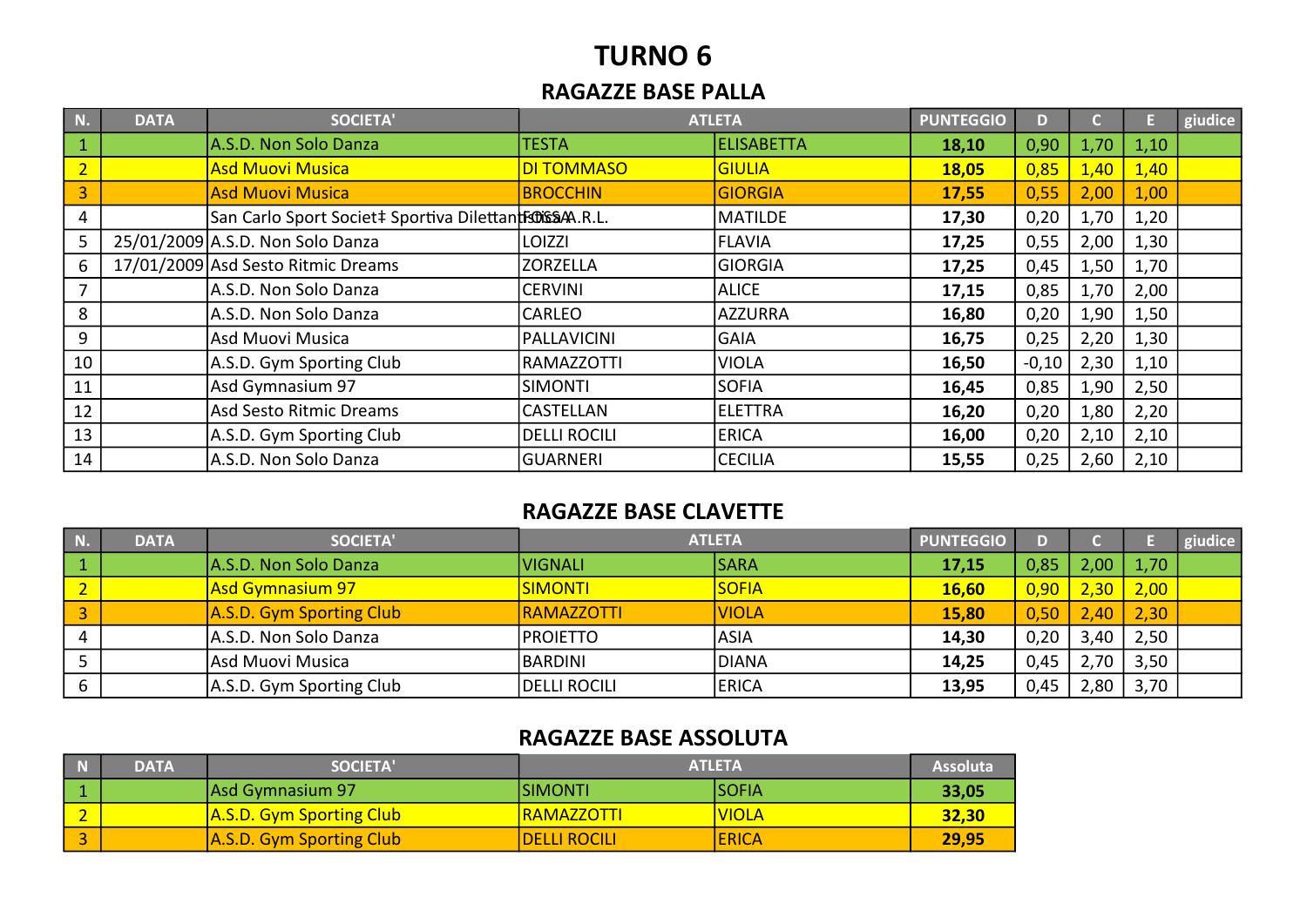#### JUNIOR BASE CLAVETTE

| N | <b>DATA</b> | <b>SOCIETA'</b>                | <b>ATLETA</b>       |                      | <b>PUNTEGGIO</b> |      |                   |      | giudice |
|---|-------------|--------------------------------|---------------------|----------------------|------------------|------|-------------------|------|---------|
|   |             | Asd Sesto Ritmic Dreams        | <b>MOLINA VIQUE</b> | <b>GLORIA AURORA</b> | 16,00            | 0,60 | $\angle 30^\circ$ | 2,30 |         |
|   |             | <b>Asd Sesto Ritmic Dreams</b> | <b>QUADRONI</b>     | <b>ALICE</b>         | <b>15,90</b>     | 0,60 | ,60               | 2,10 |         |
|   |             | lAsd Sesto Ritmic Dreams       | <b>ALBERTI</b>      | <b>GAIA</b>          | 15,55            | 0,85 | 70                | 2,60 |         |
|   |             | Asd Sesto Ritmic Dreams        | IPIRODDI            | <b>SOFIA</b>         | 15,45            | 0,55 | 2,50              | 2,60 |         |
|   |             | IA.S.D. Non Solo Danza         | <b>GIOIA</b>        | <b>MELISSA</b>       | 15,20            | 0,50 | ,20               | 3,10 |         |

#### JUNIOR BASE NASTRO

| $\blacksquare$ N. | <b>DATA</b> | <b>SOCIETA'</b>                | <b>ATLETA</b>   |                      | <b>PUNTEGGIO</b> |      |       |      | giudice |
|-------------------|-------------|--------------------------------|-----------------|----------------------|------------------|------|-------|------|---------|
|                   |             | Asd Sesto Ritmic Dreams        | MOLINA VIQUE    | <b>GLORIA AURORA</b> | 17,75            | 0,55 | 4.407 | 1,40 |         |
|                   |             | A.S.D. Non Solo Danza          | GIOIA           | <b>MELISSA</b>       | <b>17,65</b>     | 0,85 | ,40   | 1,80 |         |
| 3                 |             | <b>Asd Sesto Ritmic Dreams</b> | LADOGANA        | <b>GIULIA</b>        | 17,55            | 0,55 | 1,70  | 1,30 |         |
|                   |             | Asd Sesto Ritmic Dreams        | ALBERTI         | <b>GAIA</b>          | 17,45            | 0,55 | 1,70  | 1,40 |         |
|                   |             | Asd Muovi Musica               | BECCIA          | <b>GIULIA</b>        | 17,35            | 0,25 | 1,50  | 1,40 |         |
|                   |             | Asd Sesto Ritmic Dreams        | RIMOLI          | GAIA                 | 17,15            | 0,55 | 1,90  | 1,50 |         |
|                   |             | Asd Sesto Ritmic Dreams        | <b>QUADRONI</b> | <b>ALICE</b>         | 16,05            | 0,15 | 1,80  | 2,30 |         |
|                   |             | Asd Sesto Ritmic Dreams        | PIRODDI         | <b>SOFIA</b>         | 15,70            | 0,50 | 1,90  | 2,90 |         |

#### JUNIOR BASE ASSOLUTA

| $\blacksquare$ | <b>DATA</b> | <b>SOCIETA'</b>         |                     | <b>ATLETA</b>         | <b>Assoluta</b> |
|----------------|-------------|-------------------------|---------------------|-----------------------|-----------------|
|                |             | Asd Sesto Ritmic Dreams | <b>MOLINA VIQUE</b> | <b>IGLORIA AURORA</b> | 33,75           |
|                |             | Asd Sesto Ritmic Dreams | <u> IALBERTI</u>    | IGAIA                 | 33,00           |
|                |             | IA.S.D. Non Solo Danza  | <b>GIOIA</b>        | <b>IMELISSA</b>       | 32,85           |
|                |             | Asd Sesto Ritmic Dreams | QUADRONI            | ALICE                 | 31,95           |
|                |             | Asd Sesto Ritmic Dreams | <b>PIRODDI</b>      | ISOFIA                | 31,15           |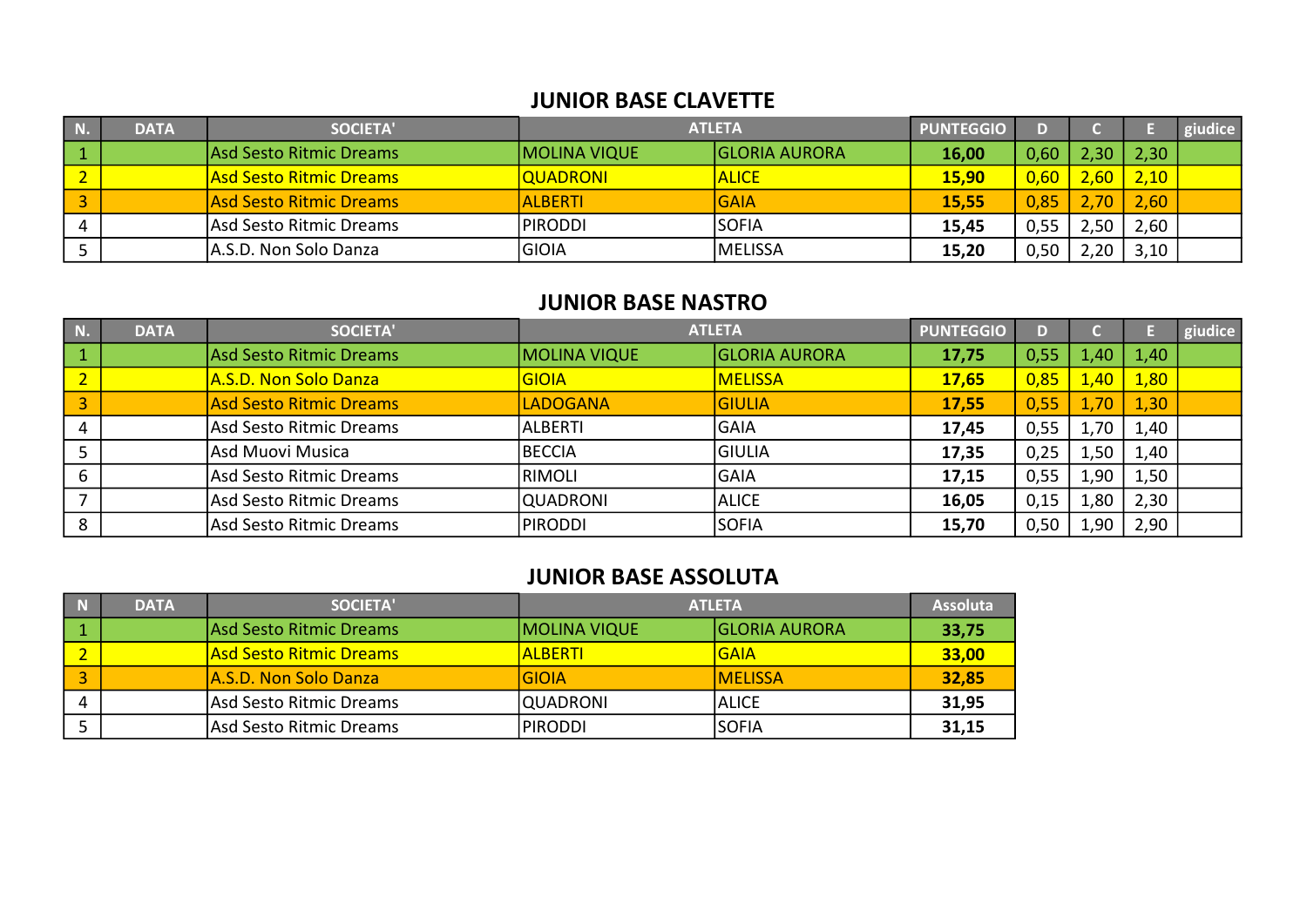#### SENIOR BASE NASTRO

| IN.                      | DATA | <b>SOCIETA'</b>                                          | <b>ATLETA</b> |              | <b>PUNTEGGIO</b> |                            |           |      |  |
|--------------------------|------|----------------------------------------------------------|---------------|--------------|------------------|----------------------------|-----------|------|--|
|                          |      | Fondazione Scuola Civica Delle Arti e DellFUZIO          |               | <b>GIADA</b> | 17,20            | 0,60                       | $10^{-1}$ | 2,30 |  |
| $\overline{\phantom{a}}$ |      | <u>'Fondazione Scuola Civica Delle Arti e DellFUZIO </u> |               | <b>LENA</b>  | 16,25            | <u>а гг</u><br><u>u,jj</u> | 1,70      | 2,60 |  |

#### SENIOR BASE PALLA

| <b>N.</b>      | DATA | <b>SOCIETA'</b>                                                   | <b>ATLETA</b> |        | <b>PUNTEGGIO</b> |      |      |      |  |
|----------------|------|-------------------------------------------------------------------|---------------|--------|------------------|------|------|------|--|
| $\mathsf{L}_1$ |      | 15/08/2001   Fondazione Scuola Civica Delle Arti e Del FUZIO      |               | lelena |                  | 0.85 | 1.80 | 1,30 |  |
|                |      | 2   05/10/2004   Fondazione Scuola Civica Delle Arti e Del  FUZIO |               | GIADA  |                  |      | 1,40 | 1,40 |  |

#### SENIOR BASE ASSOLUTA

| <b>DATA</b> | <b>SOCIETA'</b>                                        | <b>ATLETA</b> |       | OK |
|-------------|--------------------------------------------------------|---------------|-------|----|
|             | Fondazione Scuola Civica Delle Arti e Del FUZIO        | IGIADA        | 34,95 |    |
|             | <b>Fondazione Scuola Civica Delle Arti e Del FUZIO</b> | <b>ELENA</b>  | 34,00 |    |

## 2 CAT BASE COPPIE CERCHIO-PALLA

| N | <b>DATA</b> | SOCIETA'                                                    | <b>ATLETA</b>          | <b>PUNTEGGIO</b> |      |      |      | giudice |
|---|-------------|-------------------------------------------------------------|------------------------|------------------|------|------|------|---------|
|   |             | A.S.D. Non Solo Danza                                       | LONGHI-MONTANARO       | 17,20            | 1,80 | 1,90 | 2,70 |         |
|   |             | A.S.D. Non Solo Danza                                       | CARBOTTI-LOMBARDELLI   | 16,80            | 2,10 | 2,30 | 3,00 |         |
|   |             | Asd Gymnasium 97                                            | <b>PIZZI-ORLANDINI</b> | 16,35            | 1,45 | 1,70 | 3,40 |         |
|   |             | San Carlo Sport Societ‡ Sportiva Dilettantfs06654AFRJIA     |                        | 15,90            | 1,90 | 2,70 | 3,30 |         |
|   |             | San Carlo Sport Societ‡ Sportiva DilettantGONS@NRNO-FERRARI |                        | 15,50            | 2,00 | 3,00 | 3,50 |         |
|   |             | Asd Sesto Ritmic Dreams                                     | CASTELLAN-ZORZELLA     | 13,05            | 1,65 | .60  | 5,00 |         |

## 3 CAT BASE COPPIE NASTRO-PALLA

| N. | DATA | <b>SOCIETA'</b>               |                  | <b>PUNTEGGIO</b> |      |           |      | giudice |
|----|------|-------------------------------|------------------|------------------|------|-----------|------|---------|
|    |      | Asd Sesto Ritmic Dreams       | ALBERTI-QUADRONI | 16,35            | 2,05 | <b>TO</b> | 3,20 |         |
|    |      | <u>l Sesto Ritmic Dreams </u> | LADOGANA-RIMOLI  | 15,80            | 2,10 | ,70       | 3,60 |         |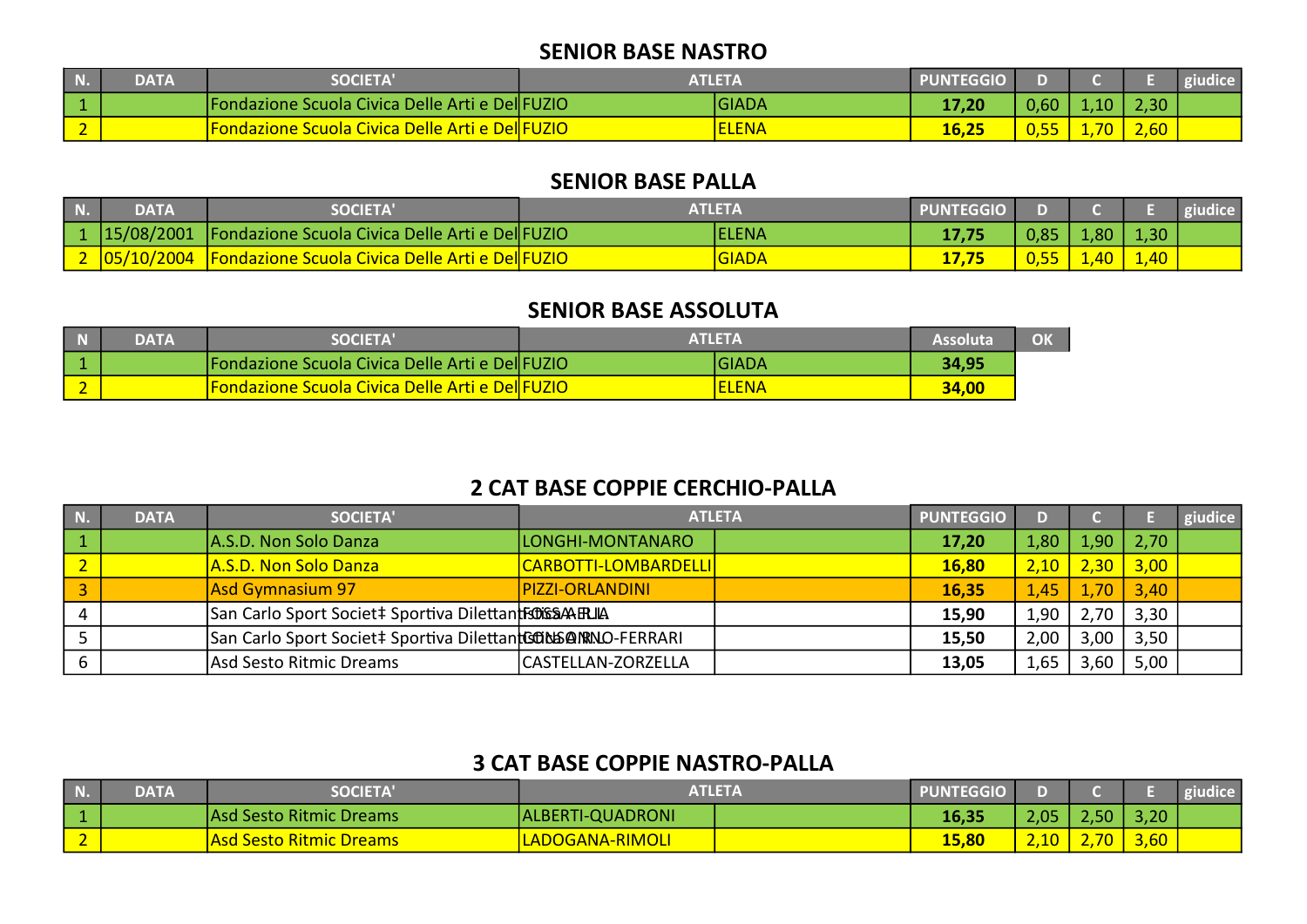# TURNO 7

#### LUPETTE BASE CL

| N | <b>DATA</b> | <b>SOCIETA'</b>                                          | <b>ATLETA</b>   |                  | <b>PUNTEGGIO</b> | D.   |              |      | giudice |
|---|-------------|----------------------------------------------------------|-----------------|------------------|------------------|------|--------------|------|---------|
|   |             | Asd Gymnasium 97                                         | <b>CIRILLO</b>  | <b>ILENIA</b>    | 18,55            | 0,85 | 1.10         | 1,20 |         |
|   |             | 06/05/2015 Asd Geas Ginnastica Artistica e Ritmica GRECO |                 | <b>CHIARA</b>    | 18,25            | 0,85 | <u>.40 I</u> | 1,20 |         |
|   |             | 06/03/2015 Asd Gymnasium 97                              | <b>GAMBA</b>    | REBECCA          | 18,25            | 0,55 | 1,00         | 1,30 |         |
|   |             | Asd Geas Ginnastica Artistica e Ritmica                  | <b>CAMARA</b>   | <b>NICOLE</b>    | 18,00            | 0,50 | 1,20         | 1,30 |         |
|   |             | Asd Geas Ginnastica Artistica e Ritmica                  | <b>DI CICCO</b> | MELODY SARA      | 17,85            | 0,55 | .40          | 1,30 |         |
|   |             | Asd Geas Ginnastica Artistica e Ritmica                  | <b>STASI</b>    | IARIANNA LETIZIA | 15,15            | 0,55 | 2,90         | 2,00 | 0,50    |

#### LUPETTE BASE PALLA

| l Nior | <b>DATA</b> | <b>EOCIETA</b><br>$-0$     | A TI E T<br>.<br>AILLIA |                              | <b>PUNTEGGIO</b> |      |                  |      | giudice |
|--------|-------------|----------------------------|-------------------------|------------------------------|------------------|------|------------------|------|---------|
|        |             | $-$<br>TAsd Gymnasium<br>. | ALONGI                  | <b>MARIA</b><br><b>VIOLA</b> | 16,05            | 0,55 | .60 <sub>l</sub> | 2,90 |         |

#### TIGROTTE BASE CERCHIO

| NЮ        | <b>DATA</b> | <b>SOCIETA</b>                 | <b>ATLETA</b>  |               | PUNTEGGIO |                      |                   |                   | <u> Aluchide</u> |
|-----------|-------------|--------------------------------|----------------|---------------|-----------|----------------------|-------------------|-------------------|------------------|
|           |             | A.S.D. Non Solo Danza          | BARBON         | <b>EVELIN</b> | 17,70     | 0.60 <sub>l</sub>    | 1.40 <sub>1</sub> | 4,50 <sub>l</sub> |                  |
| <u>. </u> |             | <b>Asd Sesto Ritmic Dreams</b> | <b>REGAZZE</b> | <b>ALICE</b>  | 15,65     | $\mathbf{r}$<br>U,ZJ | $\sim$<br>Z,UU l  | 2,10              |                  |

## TIGROTTE BASE PALLA

|          | <b>DATA</b> | <b>SOCIETA'</b>                                |               | <b>ATLETA</b> | <b>PUNTEGGIO</b> |                                 |      |      | <b>Tiudice</b> |
|----------|-------------|------------------------------------------------|---------------|---------------|------------------|---------------------------------|------|------|----------------|
|          |             | A.S.D. Non Solo Danza                          | <b>BARBON</b> | <b>EVELIN</b> | 17,60            | 0,60                            | .70  | 1,30 |                |
| <u>_</u> |             | <b>Asd Geas Ginnastica Artistica e Ritmica</b> | <b>ZHU UN</b> | <b>CLARA</b>  | 16,35            | <b>PERSONAL</b><br><u>U,55 </u> | 2,00 | 2,20 |                |

#### TIGROTTE BASE ASSOLUTA

| П | <b>DATA</b> | COCIET A              |               | $\mathbf{v}$ . The set $\mathbf{v}$ |       |  |
|---|-------------|-----------------------|---------------|-------------------------------------|-------|--|
|   |             | A.S.D. Non Solo Danza | <b>BARBON</b> | <b>EVELIN</b>                       | 35,30 |  |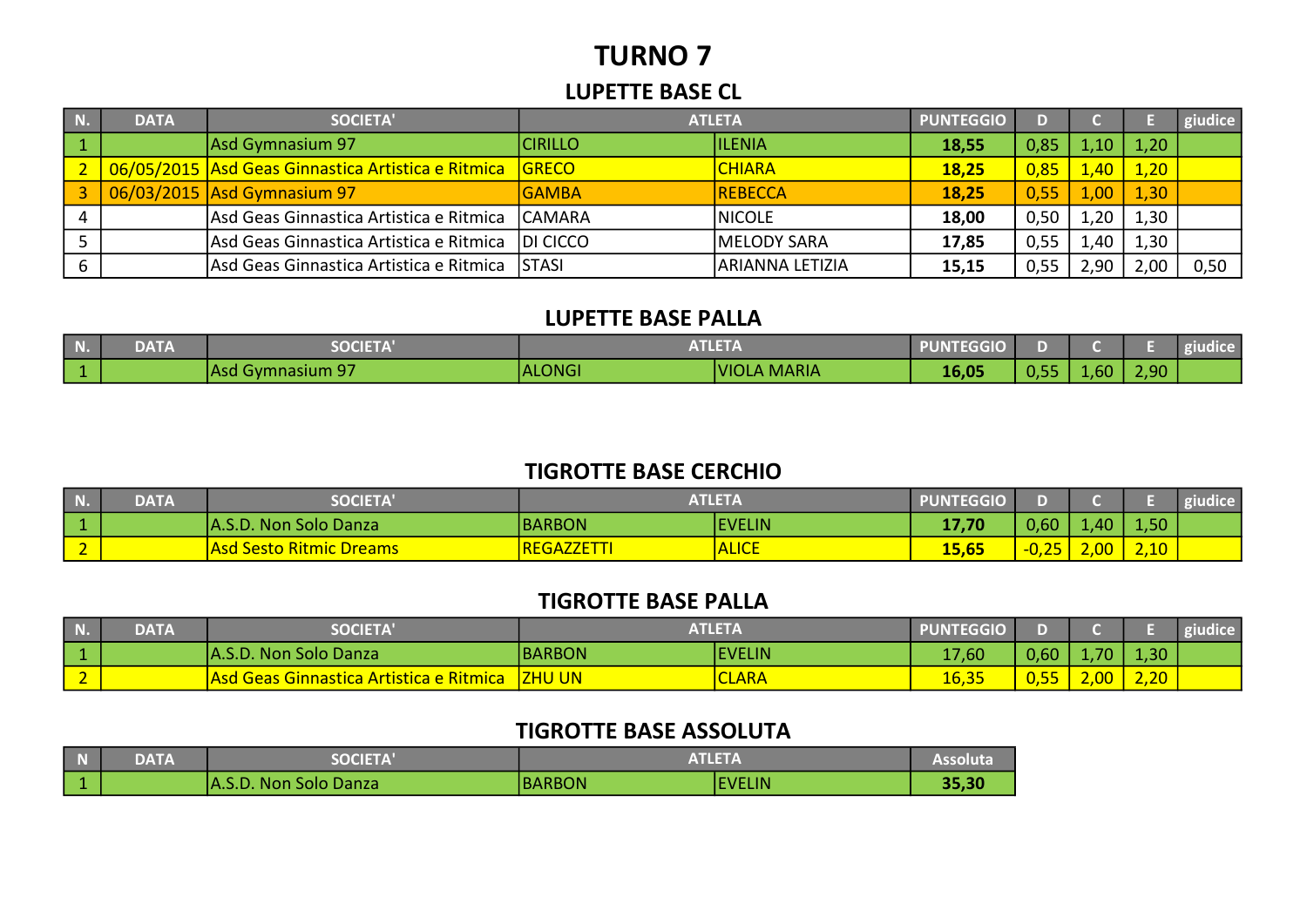#### ALLIEVE BASE FUNE

| <b>DATA</b> | <b>SOCIETA</b> '      | ATLETA          |                 | <b>PUNTEGGIO</b> |          |                  |      | iudice |
|-------------|-----------------------|-----------------|-----------------|------------------|----------|------------------|------|--------|
|             | A.S.D. Non Solo Danza | <b>MORRONE</b>  | <b>EMMA</b>     | 18,00            | 0,60     | .40 <sub>l</sub> | 1,20 |        |
|             | A.S.D. Non Solo Danza | <b>TESTA</b>    | <b>EMANUELA</b> | 17,00            | $0,90^-$ | .80 <sub>1</sub> | 2,10 |        |
|             | Asd Muovi Musica      | <b>CREPALDI</b> | <b>NIKOLE</b>   | 15,95            | 0,25     | 2,30             | 2,00 |        |

#### ALLIEVE BASE PALLA

| N.             | <b>DATA</b>            | <b>SOCIETA'</b>                                    |                    | <b>ATLETA</b>       | <b>PUNTEGGIO</b> | D)      |      |      | giudice |
|----------------|------------------------|----------------------------------------------------|--------------------|---------------------|------------------|---------|------|------|---------|
| $\mathbf{1}$   |                        | Asd Geas Ginnastica Artistica e Ritmica            | <b>CERVO</b>       | <b>MARIA CAROLA</b> | 17,70            | 0,60    | 1,80 | 1,10 |         |
| $\overline{2}$ |                        | <b>Asd Sesto Ritmic Dreams</b>                     | <b>VETRUGNO</b>    | <b>ANGELICA</b>     | 17,10            | 0,50    | 1,50 | 1,90 |         |
| $\overline{3}$ |                        | 07/08/2011 Asd Geas Ginnastica Artistica e Ritmica | <b>BOTTERO</b>     | <b>SARA MIA</b>     | 16,90            | 0,60    | 1,80 | 1,90 |         |
| 4              |                        | 20/05/2011 Asd Sesto Ritmic Dreams                 | <b>PIROVANO</b>    | <b>ARIANNA</b>      | 16,90            | 0,50    | 2,00 | 1,60 |         |
| 5              |                        | Asd Geas Ginnastica Artistica e Ritmica            | <b>SERGI</b>       | MATILDE             | 16,35            | 0,45    | 2,50 | 1,60 |         |
| 6              |                        | A.S.D. Non Solo Danza                              | <b>LIPARI</b>      | <b>MARIASOLE</b>    | 16,30            | 0,30    | 2,00 | 2,00 |         |
| 7              |                        | A.S.D. Gym Sporting Club                           | <b>FLOCCO</b>      | <b>CAROLA</b>       | 15,35            | 0,55    | 2,30 | 2,90 |         |
| 8              |                        | Asd Muovi Musica                                   | <b>CREPALDI</b>    | <b>NIKOLE</b>       | 15,15            | 0,25    | 2,90 | 2,20 |         |
| 9              | 18/09/2011 A.S.D. Ares |                                                    | <b>SCICCHITANI</b> | MAYA                | 14,80            | 0,10    | 2,60 | 2,70 |         |
| 10             |                        | 11/10/2010 A.S.D. U.S. Villazzano                  | <b>PETRISOR</b>    | <b>MARIA</b>        | 14,80            | $-0,10$ | 2,70 | 2,40 |         |
| 11             |                        | A.S.D. Gym Sporting Club                           | <b>CIARDIELLO</b>  | <b>ANITA</b>        | 14,55            | 0,45    | 2,80 | 3,10 |         |
| 12             |                        | A.S.D. Gym Sporting Club                           | IPOLINI            | LAURA               | 14,45            | 0,25    | 3,00 | 2,80 |         |

#### ALLIEVE BASE ASSOLUTA

| $\blacksquare$ | <b>DATA</b> | <b>SOCIETA</b>    |                 | <b>ATLETA</b> |     |  |  |
|----------------|-------------|-------------------|-----------------|---------------|-----|--|--|
|                |             | TAsd Muovi Musica | <b>CREPALDI</b> | <b>NIKOLE</b> | - 4 |  |  |

## ESORDIENTI BASE SQUADRA CORPO LIBERO

| $\overline{a}$ | DATA | <b>SOCIETA'</b>         | <b>ATLETE</b>               | <b>SQUADRA</b>    | <b>PUNTEGGIO</b>     |      |      |      | giudice |
|----------------|------|-------------------------|-----------------------------|-------------------|----------------------|------|------|------|---------|
|                |      |                         | <b>CIRILLO - GAMBA -</b>    |                   |                      |      |      |      |         |
|                |      | Asd Gymnasium 97        | <b>IFANTETTI - SHAWKY</b>   | <b>FRAGOLINE</b>  | 18,25                | 1,65 | 1,40 | 2,00 |         |
|                |      |                         | <b>ALONGI - AURICCHIO -</b> |                   |                      |      |      |      |         |
|                |      | <b>Asd Gymnasium 97</b> | <b>CARBONE - LORUSSO</b>    | <b>FARFALLINE</b> | 1,60<br><b>17,90</b> |      | 1,90 | 1,80 |         |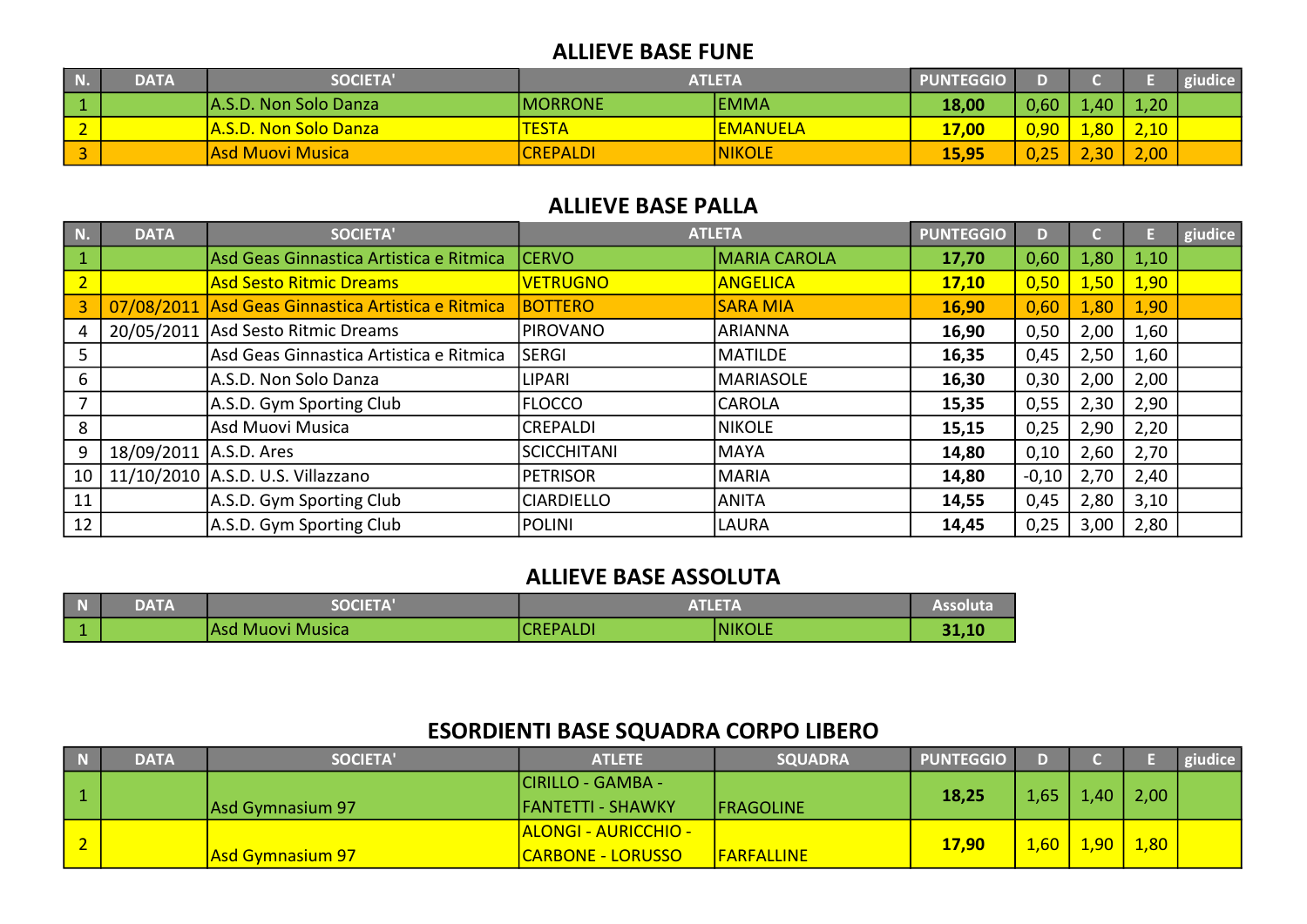## 1 CAT BASE SQUADRA PALLA

| N              | <b>DATA</b> | <b>SOCIETA'</b>         | <b>ATLETE</b>                                 | <b>SQUADRA</b>   | <b>PUNTEGGIO</b> | D.   |      |      | giudice |
|----------------|-------------|-------------------------|-----------------------------------------------|------------------|------------------|------|------|------|---------|
|                |             | Asd Sesto Ritmic Dreams | <b>PIROVANO - REGAZZETTI</b><br>- PETRUGNO    | LE 3A            | 17,70            | 1,70 | 1,70 | 2,30 |         |
| $\overline{2}$ |             | Asd Ritmica Rho         | <b>BIANCHI - DORIA -</b><br><b>ZANZOTTERA</b> | <b>ARIEL</b>     | 15,75            | 1,05 | 2,50 | 2,80 |         |
| 3              |             | A.S.D. Non Solo Danza   | LIPARI - MORRONE -<br><b>TESTA</b>            | <b>CHIPMUNKS</b> | 15,40            | 1,50 | 1,90 | 3,60 | 0,60    |

## 1 CAT BASE SQUADRA CERCHI-PALLE

| <b>DATA</b> | <b>SOCIETA</b>  | ATLETE                   | <b>SQUADRA</b> | <b>PUNTEGGIO</b> |      |      |      | giudice |
|-------------|-----------------|--------------------------|----------------|------------------|------|------|------|---------|
|             |                 | <b>BIANCHI - DORIA -</b> |                |                  |      |      |      |         |
|             | Asd Ritmica Rho | <b>ZANZOTTERA</b>        | <b>ARIEL</b>   | 16,10            | 1,60 | 2,40 | 3,10 |         |

## 1 CAT BASE SQUADRA ASSOLUTA

| $\blacksquare$ | <b>DATA</b> | <b>SOCIETA'</b> | <b>ATLETA</b>            |              | Assoluta |
|----------------|-------------|-----------------|--------------------------|--------------|----------|
|                |             |                 | <b>BIANCHI - DORIA -</b> |              |          |
|                |             | Asd Ritmica Rho | <b>IZANZOTTERA</b>       | <b>ARIEL</b> | 31,85    |

## 2 CAT BASE SQUADRA CERCHI

| N              | <b>DATA</b> | <b>SOCIETA'</b>        | <b>ATLETE</b>                | <b>SQUADRA</b> | <b>PUNTEGGIO</b> | D.   |                   |      | giudice |
|----------------|-------------|------------------------|------------------------------|----------------|------------------|------|-------------------|------|---------|
|                |             |                        | <b>ANGELI-DE ROSA-</b>       |                |                  |      |                   |      |         |
|                |             | Asd Ritmica Rho        | <b>SPORTARO</b>              | <b>HAPPY</b>   | 18,30            | 2,00 | 1,70.             | 2,00 |         |
|                |             |                        | <b>GRAVINA-PATROCCHI-</b>    |                |                  |      |                   |      |         |
| $\overline{2}$ |             |                        | <u> QUERCETTI-SANGIORGI-</u> |                | 18,25            | 1,75 | 1,00 <sub>1</sub> | 2,50 |         |
|                |             | Asd Ritmica Rho        | <b>SOTTOFERRO</b>            | <b>VENERE</b>  |                  |      |                   |      |         |
|                |             |                        | BETTOLO-SOLTOGGIO-           |                |                  |      |                   |      |         |
| $\overline{3}$ |             | <b>Asd Ritmica Rho</b> | <b>SPATA</b>                 | <b>SOLE</b>    | 17,95            | 1,95 | ,70               | 2,30 |         |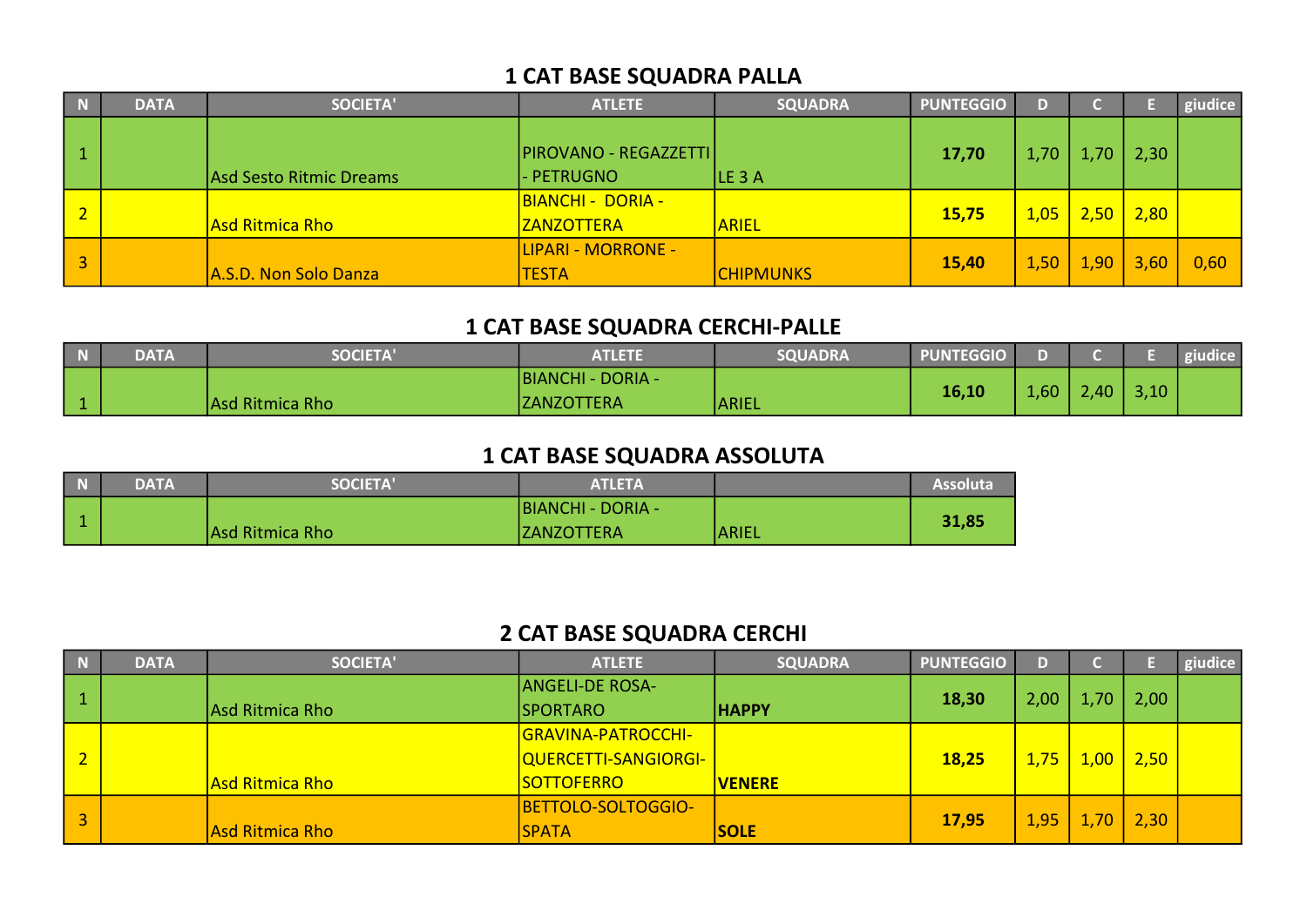|   |                                                                     | CARLEO-LOIZZI-                       |                    |       |      |      |      |      |
|---|---------------------------------------------------------------------|--------------------------------------|--------------------|-------|------|------|------|------|
| 4 |                                                                     | <b> PROIETTO-LONGHI-</b>             |                    | 17,25 | 2,05 | 1,60 | 3,20 |      |
|   | A.S.D. Non Solo Danza                                               | <b>MONTANARO</b>                     | <b>QUEEN</b>       |       |      |      |      |      |
|   |                                                                     | BRIOSCHI-CASTELLO-                   |                    |       |      |      |      |      |
|   | Asd Gymnasium 97                                                    | <b>DONATELLO</b>                     | <b>DISOCCUPATE</b> | 16,05 | 2,05 | 2,20 | 3,80 |      |
|   | San Carlo Sport Societ‡ Sportiva Dilettant <b>EstiAaFÆRRL-</b> VIGO |                                      | <b>SQUADRA BLU</b> | 15,40 | 1,70 | 2,50 | 3,80 |      |
|   |                                                                     |                                      |                    |       |      |      |      |      |
|   |                                                                     | BARDINI-BROCCHIN-DI                  |                    | 10,15 | 1,95 | 4,50 | 6,70 | 0,60 |
|   | Asd Muovi Musica                                                    | <b>TOMMASO-PALLAVICINI LE FENICI</b> |                    |       |      |      |      |      |

## 2 CAT BASE SQUADRA CERCHI-PALLA

| $\blacksquare$          | <b>DATA</b> | <b>SOCIETA'</b>                                                            | <b>ATLETE</b>                       | <b>SQUADRA</b>       | <b>PUNTEGGIO</b> | D)   |      |      | giudice |
|-------------------------|-------------|----------------------------------------------------------------------------|-------------------------------------|----------------------|------------------|------|------|------|---------|
|                         |             |                                                                            | GRAVINA-PATROCCHI-                  |                      |                  |      |      |      |         |
| $\vert$ 1               |             |                                                                            | QUERCETTI-SANGIORGI-                |                      | 18,65            | 2,05 | 1,00 | 2,40 |         |
|                         |             | Asd Ritmica Rho                                                            | <b>SOTTOFERRO</b>                   | <b>NENERE</b>        |                  |      |      |      |         |
| $\overline{2}$          |             |                                                                            | <b>ANGELI-DE ROSA-</b>              |                      |                  |      |      |      |         |
|                         |             | <b>Asd Ritmica Rho</b>                                                     | <b>SPORTARO</b>                     | <b>HAPPY</b>         | 18,45            | 1,65 | 1,40 | 1,80 |         |
| $\overline{\mathbf{3}}$ |             |                                                                            | BETTOLO-SOLTOGGIO-                  |                      | 17,40            | 2,00 | 1,60 | 3,00 |         |
|                         |             | Asd Ritmica Rho                                                            | <b>SPATA</b>                        | <b>SOLE</b>          |                  |      |      |      |         |
|                         |             |                                                                            |                                     |                      |                  |      |      |      |         |
| $\overline{4}$          |             |                                                                            | CERVINI-TESTA-VIGNALI-              |                      | 17,20            | 2,10 | 1,40 | 3,50 |         |
|                         |             | A.S.D. Non Solo Danza                                                      | CARBOTTI-LOMBARDELLI  <b>BOOGIE</b> |                      |                  |      |      |      |         |
| 5                       |             | San Carlo Sport Societ‡ Sportiva Dilettan <b>tFJOSSAAER.IIA-FERRI-VIGO</b> |                                     | <b>SQUADRA ROSSA</b> | 15,90            | 2,00 | 2,20 | 3,90 |         |
|                         |             |                                                                            |                                     |                      |                  |      |      |      |         |
| 6                       |             |                                                                            | BARDINI-BROCCHIN-DI                 |                      | 11,65            | 1,75 | 3,50 | 6,60 |         |
|                         |             | Asd Muovi Musica                                                           | TOMMASO-PALLAVICINI LE FENICI       |                      |                  |      |      |      |         |

## 2 CAT BASE SQUADRA ASSOLUTA

| $\blacksquare$ | <b>DATA</b> | <b>SOCIETA'</b> | <b>ATLETA</b>             | <b>SQUADRA</b> | <b>Assoluta</b> |
|----------------|-------------|-----------------|---------------------------|----------------|-----------------|
|                |             |                 | <b>GRAVINA-PATROCCHI-</b> |                |                 |
| $\vert$ 1      |             |                 | QUERCETTI-SANGIORGI-      |                | 36,90           |
|                |             | Asd Ritmica Rho | <b>SOTTOFERRO</b>         | <b>IVENERE</b> |                 |
|                |             |                 | <u> IANGELI-DE ROSA-</u>  |                |                 |
|                |             | Asd Ritmica Rho | <b>SPORTARO</b>           | <b>HAPPY</b>   | 36,75           |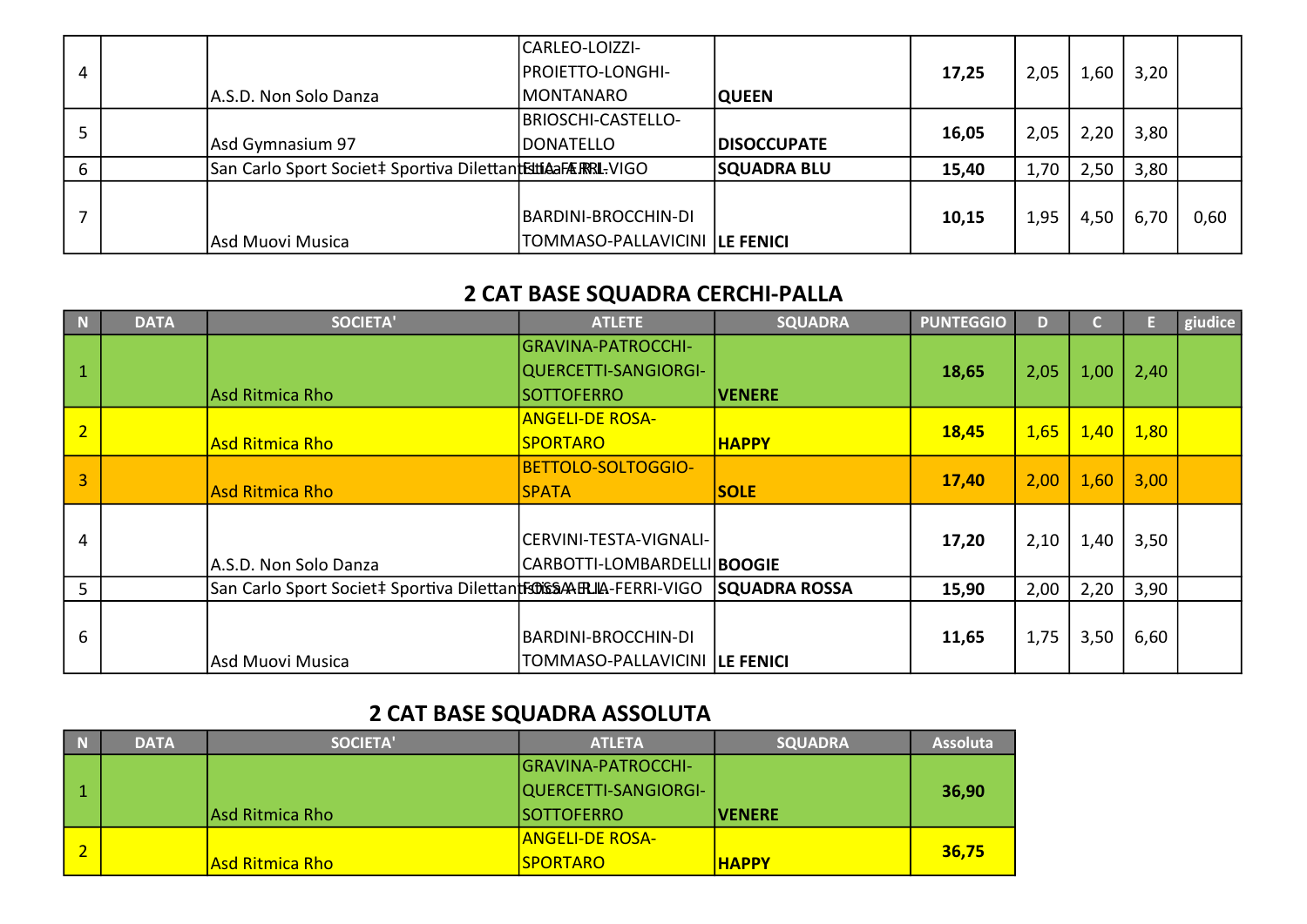| Asd Ritmica Rho  | BETTOLO-SOLTOGGIO-<br><b>ISPATA</b>                   | <b>ISOLE</b> | 35,35 |
|------------------|-------------------------------------------------------|--------------|-------|
| Asd Muovi Musica | BARDINI-BROCCHIN-DI<br>TOMMASO-PALLAVICINI  LE FENICI |              | 21,80 |

## 3 CAT BASE SQUADRA NASTRO

| $\overline{N}$ | <b>DATA</b> | <b>SOCIETA'</b> | <b>ATLETE</b>                | <b>SQUADRA</b>        | <b>PUNTEGGIO</b> | n    |       |      | giudice |
|----------------|-------------|-----------------|------------------------------|-----------------------|------------------|------|-------|------|---------|
|                |             |                 | <b>CAPPARELLI - RIGANO -</b> |                       |                  |      | 3,00  | 5,40 |         |
|                |             | San Carlo Sport | <b>SESTINI</b>               | <b>SQUADRA GIALLA</b> | 13,60            | 2,00 |       |      |         |
|                |             |                 |                              |                       |                  |      |       |      |         |
| $\mathsf{L}$   |             |                 | <b>BARONI - BONACCORSO -</b> |                       | 13,55            | 1,45 | 2,10/ | 5,80 |         |
|                |             | Asd Ritmica Rho | <b>BORTOLOZZI - POMPA</b>    | <b>LE YELLOW</b>      |                  |      |       |      |         |

## 3 CAT BASE SQUADRA CERCHI-NASTRI

| <b>DATA</b> | <b>SOCIETA'</b>        | <b>ATLETE</b>                | <b>SQUADRA</b>         | <b>PUNTEGGIO</b> | D.   |      |             | giudice |
|-------------|------------------------|------------------------------|------------------------|------------------|------|------|-------------|---------|
|             |                        | AUTUNNO-BARONI-              |                        |                  |      |      |             |         |
|             |                        | BONACCORSO-                  |                        | 16,05            | 1,75 | 1.40 | 4,30        |         |
|             | Asd Ritmica Rho        | BORTOLOZZI-POMPA             | <b>LE BLACK</b>        |                  |      |      |             |         |
|             |                        | <b>CAPPARELLI - RIGANO -</b> |                        |                  |      |      |             |         |
|             | <b>San Carlo Sport</b> | <u> SESTINI - GARRIPOLI</u>  | <b>SQUADRA ARANCIO</b> | 15,20            | 2,00 |      | $2,10$ 4,70 |         |

# TURNO 8

#### TIGROTTE MEDIUM PALLA

|                    | <b>DATA</b> | <b>SOCIETA</b>          | <b>ATLETE</b>   | <b>SQUADRA</b>        | <b>PUNTEGGIO</b> |      |                   |      | giudice <sup>1</sup> |
|--------------------|-------------|-------------------------|-----------------|-----------------------|------------------|------|-------------------|------|----------------------|
|                    |             | Ginnastica Muggio' 75   | <b>OUATTARA</b> | <b>MARIAM DJAMILA</b> | 17,60            | 0,70 | .70               | 1,40 |                      |
| $\sim$<br><u>L</u> |             | <b>Asd Gymnasium 97</b> | PALLADINO       | <b>GIORGIA</b>        | 16,80            | 0,70 | 2,00 <sub>l</sub> | 1,90 |                      |
|                    |             | Ginnastica Muggio' 75   | <b>CARCEA</b>   | <b>ELISA</b>          | 16,10            | ,40  | 2.30 <sub>1</sub> | 2,00 |                      |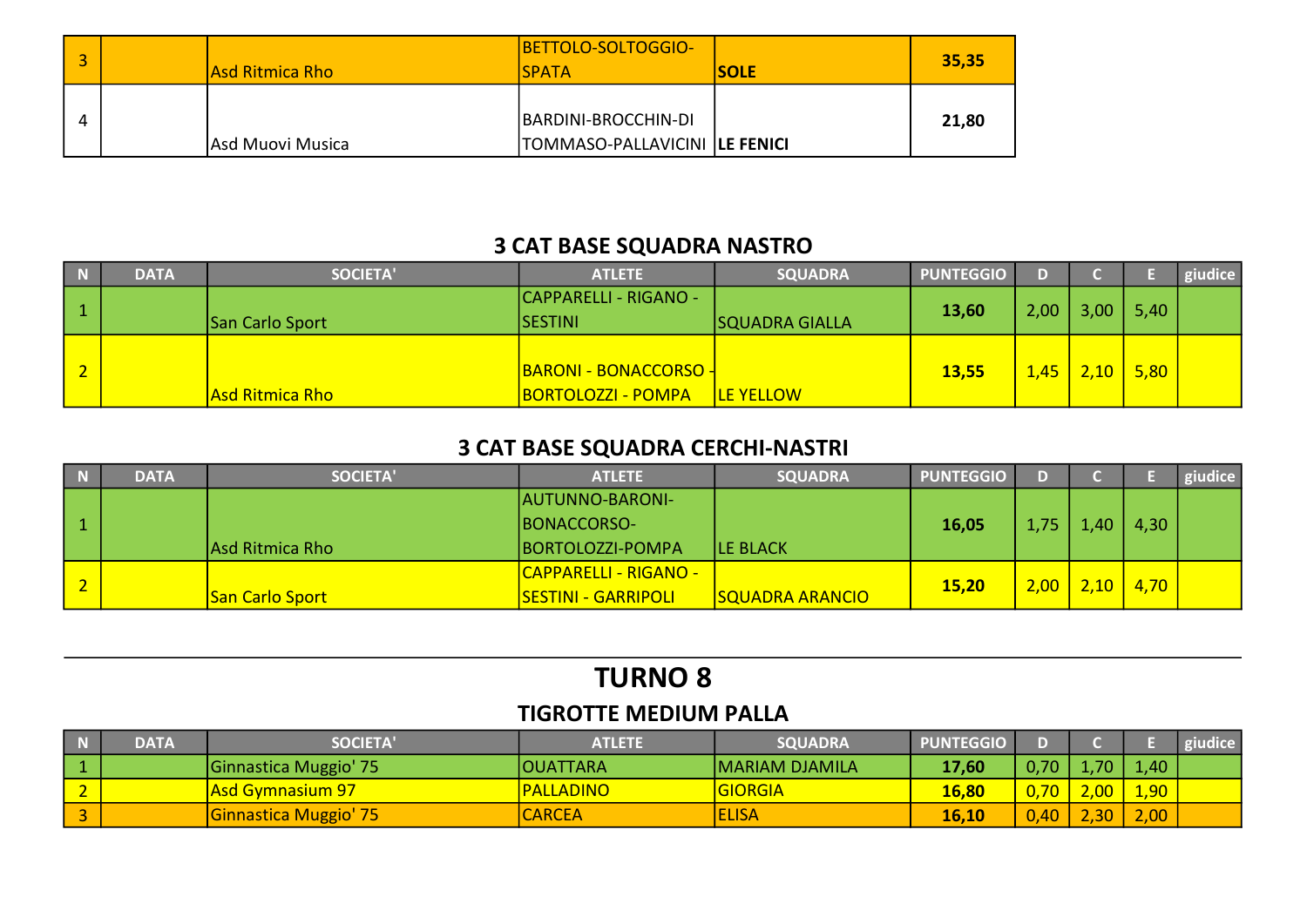#### TIGROTTE MEDIUM CERCHIO

| <b>DATA</b> | <b>SOCIETA'</b>               | <b>ATLETE</b>    |                       | <b>PUNTEGGIO</b> |      |                             |      | giudice |
|-------------|-------------------------------|------------------|-----------------------|------------------|------|-----------------------------|------|---------|
|             | Ginnastica Muggio' 75         | <b>OUATTARA</b>  | <b>MARIAM DJAMILA</b> | 15,80            | 0,50 | 2.70                        | 2,00 |         |
|             | <b>A.S.D. Rhythmic'S Team</b> | <b>OTTAVIANO</b> | <b>CLELIA</b>         | 15,20            | 0,50 | $.60$ $\mid$                | 2,70 |         |
|             | Ginnastica Muggio' 75         | <b>MARANDO</b>   | <b>ALICE ADRIANA</b>  | 15,00            | 0,90 | 3,00 <sub>1</sub><br>$\sim$ | 2,90 |         |

| IN. | <b>DATA</b> | <b>SOCIETA</b>                              | NIHA<br>EN L |                       | <b>ASSOIUta</b> | ОК |
|-----|-------------|---------------------------------------------|--------------|-----------------------|-----------------|----|
|     |             | $\overline{ }$<br><b>Ginnastica Muggio'</b> | TARA<br>OUAT | <b>MARIAM DJAMILA</b> | 33,40           |    |

#### ALLIEVE MEDIUM FUNE

| $\overline{\phantom{a}}$ N | <b>DATA</b> | <b>SOCIETA'</b>                |                 | <b>ATLETE</b>     | <b>PUNTEGGIO</b> |      |        |      | giudice |
|----------------------------|-------------|--------------------------------|-----------------|-------------------|------------------|------|--------|------|---------|
| $\vert$ 1                  |             | A.S.D. Non Solo Danza          | MARTINELLI      | <b>ALICE</b>      | 18,00            | 1,40 | 4,90'' | 1,50 |         |
|                            |             | <b>Asd Sesto Ritmic Dreams</b> | <b>LACATENA</b> | <b>SOFIA</b>      | <b>17,80</b>     | 1,30 | 2,00   | 1,50 |         |
| $\vert$ 3                  |             | Asd Sesto Ritmic Dreams        | <b>HUTSUL</b>   | <b>EMMA</b>       | 17,30            | 1,50 | 2,10   | 2,10 |         |
| 4                          |             | Ginnastica Muggio' 75          | <b>CARCEA</b>   | <b>MARTINA</b>    | 16,80            | 1,10 | 2,60   | 1,70 |         |
|                            |             | Asd Sesto Ritmic Dreams        | <b>GRECO</b>    | <b>GRETA EMMA</b> | 16,60            | 1,00 | 2,50   | 1,90 |         |
|                            |             | Ginnastica Muggio' 75          | <b>GIULIANA</b> | <b>ARIANNA</b>    | 16,50            | 0,50 | 2,50   | 1,50 |         |
|                            |             | Ginnastica Muggio' 75          | <b>TEMPESTA</b> | <b>MELISSA</b>    | 15,50            | 0,40 | 2,80   | 2,10 |         |
| 8                          |             | Asd Primagym                   | NUZZACI         | <b>LUCIA</b>      | 14,30            | 0,60 | 3,10   | 3,20 |         |

## ALLIEVE MEDIUM PALLA

|               | <b>DATA</b> | <b>SOCIETA'</b>                    |                  | <b>ATLETE</b>    | <b>PUNTEGGIO</b> | D)   |      |      | giudice |
|---------------|-------------|------------------------------------|------------------|------------------|------------------|------|------|------|---------|
|               |             | A.S.D. Non Solo Danza              | <b>CORATO</b>    | <b>GIULIA</b>    | 19,00            | 1,30 | 1,00 | 1,30 |         |
| $\mathcal{D}$ |             | A.S.D. Non Solo Danza              | <b>TOSO</b>      | <b>BENEDETTA</b> | <b>18,30</b>     | 1,30 | 1,10 | 1,90 |         |
| 3             |             | Ginnastica Muggio' 75              | <b>CARCEA</b>    | <b>MARTINA</b>   | 17,70            | 1,10 | 1,80 | 1,60 |         |
| 4             |             | Ginnastica Muggio' 75              | <b>TEMPESTA</b>  | MELISSA          | 17,50            | 0,90 | 1,50 | 1,90 |         |
|               | 19/12/2011  | Ginnastica Muggio' 75              | <b>TORCASO</b>   | <b>SARA</b>      | 17,30            | 0,50 | 1,70 | 1,50 |         |
| 6             |             | 11/08/2011 Asd Sesto Ritmic Dreams | <b>HUTSUL</b>    | <b>EMMA</b>      | 17,30            | 1,30 | 1,60 | 2,40 |         |
|               |             | Ginnastica Muggio' 75              | <b>GIULIANA</b>  | ARIANNA          | 16,80            | 1,00 | 2,30 | 1,90 |         |
| 8             |             | Ginnastica Muggio' 75              | <b>FORLIVESI</b> | <b>CAMILLA</b>   | 16,70            | 0,90 | 2,10 | 2,10 |         |
| 9             |             | A.S.D. Non Solo Danza              | IZURLENI         | BIANCA           | 16,50            | 1,30 | 1,50 | 3,30 |         |
| 10            |             | A.S.D. Rhythmic'S Team             | <b>FERLENGHI</b> | <b>CAMILLA</b>   | 16,10            | 0,60 | 2,00 | 2,50 |         |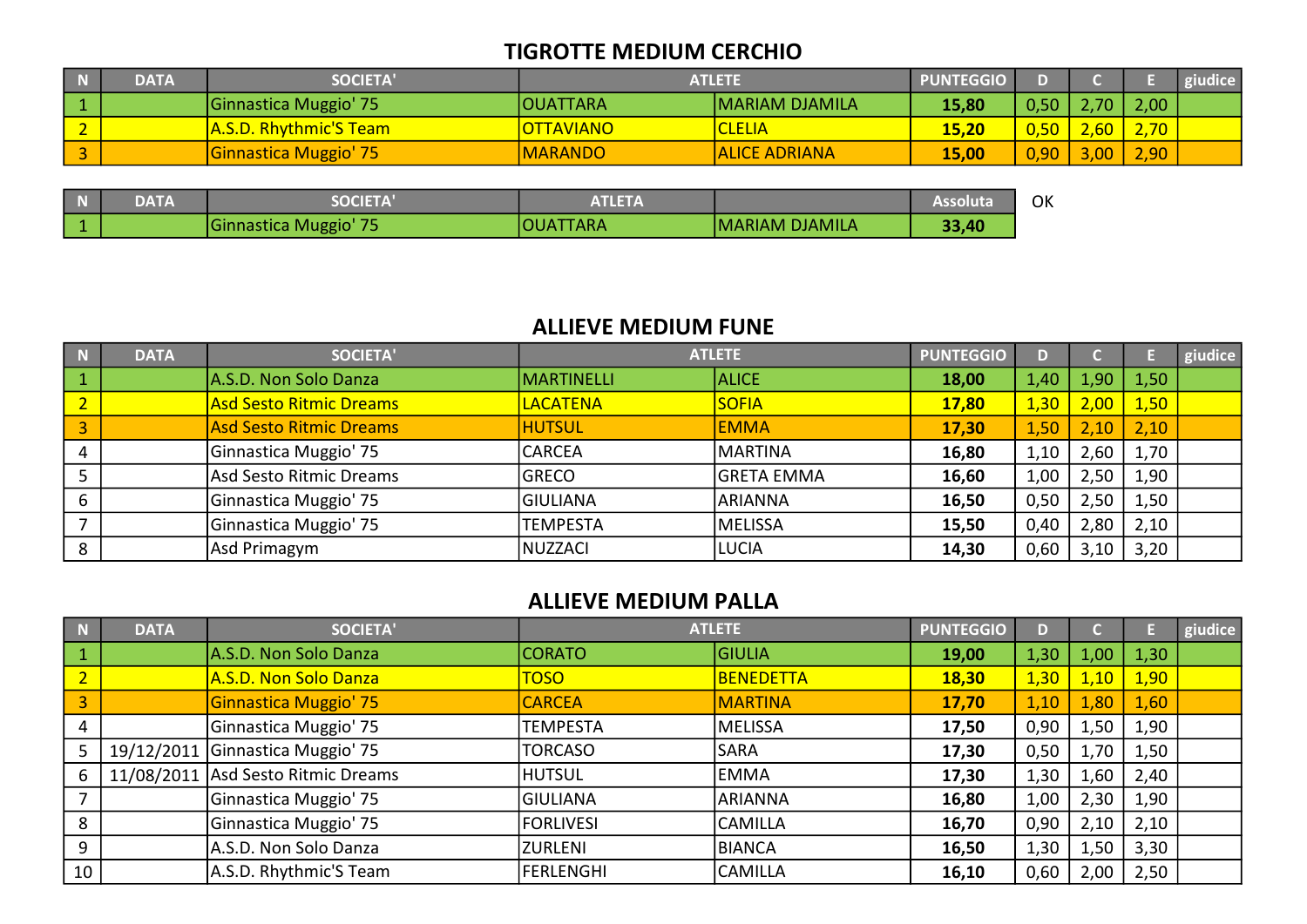| $\overline{A}$<br>-- | l Sesto Ritmic Dreams<br>Asd | <b>GRECO</b>   | <b>GRETA</b><br>EMMA) | 1 E 7 N<br>13,7 | 0,80 | $\overline{1,60}$ | 3,50 |  |
|----------------------|------------------------------|----------------|-----------------------|-----------------|------|-------------------|------|--|
| $\sim$<br>ᅩᄼ         | — —<br>Ginnastica Muggio'    | <b>MERLINO</b> | <b>GIORGIA</b>        | 15,50           | 0,80 | ∩ ⊼י<br>.         | 2,80 |  |
| $\sim$<br>ᅩJ         | Asd Primagym                 | PAROLINI       | <b>SYRIA</b>          | 15,00           | 0,40 | .70               | 3,70 |  |

#### ALLIEVE MEDIUM ASSOLUTA

| N | <b>DATA</b> | <b>SOCIETA'</b>              | <b>ATLETA</b>   | <b>Assoluta</b>   |       |
|---|-------------|------------------------------|-----------------|-------------------|-------|
|   |             | Asd Sesto Ritmic Dreams      | <b>HUTSUL</b>   | lemma             | 34,60 |
|   |             | <b>Ginnastica Muggio' 75</b> | <b>CARCEA</b>   | <b>IMARTINA</b>   | 34,50 |
|   |             | Ginnastica Muggio' 75        | IGIULIANA       | <b>ARIANNA</b>    | 33,30 |
| Д |             | Ginnastica Muggio' 75        | <b>TEMPESTA</b> | <b>MELISSA</b>    | 33,00 |
|   |             | Asd Sesto Ritmic Dreams      | <b>GRECO</b>    | <b>GRETA EMMA</b> | 32,30 |

#### 1 CAT MEDIUM COPPIA CERCHI

| <b>DATA</b> | <b>SOCIETA</b> | .                      | <b>PUNTEGGIO</b> |      |      |      | giudice |
|-------------|----------------|------------------------|------------------|------|------|------|---------|
|             | Asd Primagym   | <b>FATTORE-PEZZOLI</b> | 15,30            | 1,90 | 2,80 | 3,80 |         |

## 1 CAT MEDIUM SQUADRA PALLE

| <b>DATA</b> | <b>SOCIETA</b>   | ATLETE                                           | <b>SQUADRA</b>   | <b>PUNTEGGIO</b> |      |      |      | giudice |
|-------------|------------------|--------------------------------------------------|------------------|------------------|------|------|------|---------|
|             | Asd Gymnasium 97 | <b>FERRARI - LATTANZIO -</b><br><b>IFANTETTI</b> | <b>NEW STARS</b> | 17,40            | 2,70 | 2,00 | 3,30 |         |

## 1 CAT MEDIUM SQUADRA CERCHI-PALLE

| <b>DATA</b> | <b>SOCIETA'</b>     | <b>ATLETE</b>                             | <b>SQUADRA</b>   | <b>PUNTEGGIO</b> | n.   |        |      | giudice |
|-------------|---------------------|-------------------------------------------|------------------|------------------|------|--------|------|---------|
|             | Asd Gymnasium 97    | <b>IFERRARI-LATTANZIO-</b><br>IFANTETTI   | <b>NEW STARS</b> | 15,60            | 2,40 | 2,00   | 4,80 |         |
|             | <b>Asd Primagym</b> | NUZZACI-PAROLINI-<br><b>COVELLI-LOZAN</b> | <b>SCINTILLE</b> | 13,30            | 1,80 | $3,00$ | 5,20 | 0,30    |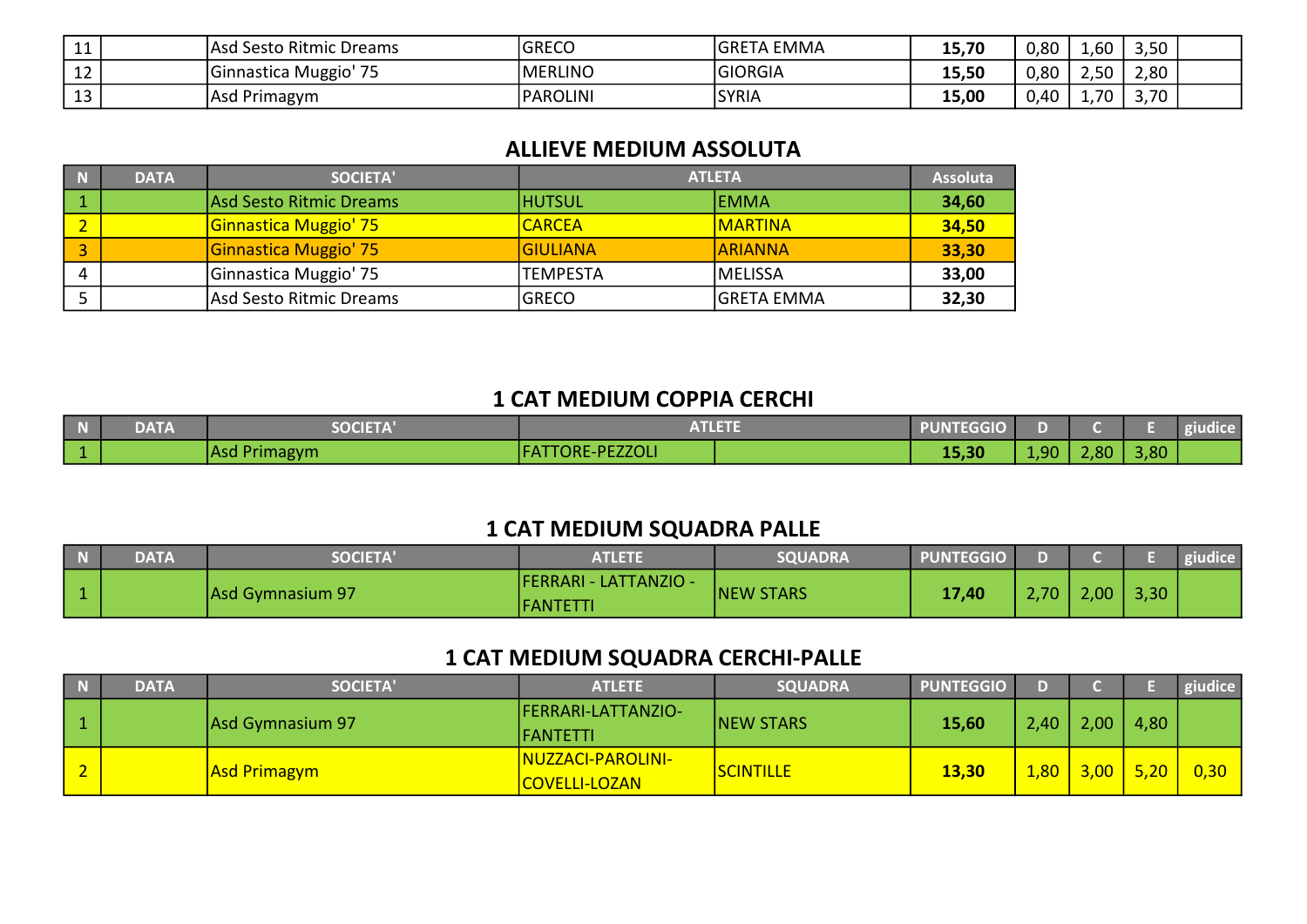## 1 CAT MEDIUM SQUADRA ASSOLUTA

| <b>DATA</b> | <b>SOCIETA'</b>  | <b>ATLETA</b>                              | <b>SOUADRA</b>    | <b>Assoluta</b> |
|-------------|------------------|--------------------------------------------|-------------------|-----------------|
|             | Asd Gymnasium 97 | <b>IFERRARI - LATTANZIO -</b><br>IFANTETTI | <b>INEW STARS</b> | 33,00           |

#### 2 CAT MEDIUM COPPIA CERCHI-PALLE

| <b>DATA</b> | <b>SOCIETA'</b>                                            |                       | <b>ATLETE</b> | <b>PUNTEGGIO</b> | D)   |      |             | giudice |
|-------------|------------------------------------------------------------|-----------------------|---------------|------------------|------|------|-------------|---------|
|             | Asd Sesto Ritmic Dreams                                    | BELOTTI-SPINELLI      |               | 18,00            | 2,40 | 2,30 | 2,10        |         |
|             | Asd Gymnasium 97                                           | BALLABIO-BOSCO        |               | 17,20            | 2,80 |      | $2,40$ 3,20 |         |
|             | Asd Sesto Ritmic Dreams                                    | VETRANO-STRADA        |               | 17,00            | 2,50 | 2,50 | 3,00        |         |
|             | San Carlo Sport Societ‡ Sportiva DilettantGARERLENII-MILLA |                       |               | 16,50            | 2,40 | 2,50 | 3,40        |         |
|             | A.S.D. Non Solo Danza                                      | MARTINELLI-CLERICETTI |               | 16,40            | 3,00 | 3,00 | 3,60        |         |
|             | Asd Primagym                                               | CASELIN-CIMINO        |               | 14,60            | 2,00 | 3,10 | 4,30        |         |
|             | San Carlo Sport Societ‡ Sportiva Dilettantistical RuGGIERI |                       |               | 13,70            | 1,90 | 3,50 | 4,10        | 0,60    |

## 2 CAT MEDIUM SQUADRA CERCHI

| N              | <b>DATA</b> | <b>SOCIETA'</b>                                                                                          | <b>ATLETE</b>                            | <b>SQUADRA</b>    | <b>PUNTEGGIO</b> | D    |      |      | giudice |
|----------------|-------------|----------------------------------------------------------------------------------------------------------|------------------------------------------|-------------------|------------------|------|------|------|---------|
|                |             | Asd Ritmica Rho                                                                                          | BARBIERI-BELLASIO-<br>BAUMANN-MOGLIA-    | <b>MARTE</b>      | 18,20            | 3,10 | 1,40 | 3,50 |         |
|                |             |                                                                                                          | <b>MONOPOLI</b>                          |                   |                  |      |      |      |         |
| $\overline{2}$ |             | Asd Gymnasium 97                                                                                         | BALLABIO-BOSCO-<br><b>ORLANDINI</b>      | <b>LOLA</b>       | 17,80            | 2,90 | 1,60 | 3,50 |         |
| 3              |             | A.S.D. Non Solo Danza                                                                                    | CORATO-MARTINELLI-                       | <b>ROCK GIRLS</b> | 17,70            | 3,00 | 1,70 | 3,60 |         |
| 4              |             | CAPPELLINI-MILLA-FOSSI <br>  San Carlo Sport Societ‡ Sportiva Dilettantistica A.R.L.<br>  MEGNA-CATTAENO |                                          | SQUADRA BIANCA    | 16,80            | 2,10 | 1,60 | 3,70 |         |
| 5              |             | Ginnastica Muggio' 75                                                                                    | CARCEA-MAGARELLI-<br>MASTELLARO-PIANTONI | <b>BLU</b>        | 16,70            | 2,60 | 2,10 | 3,80 |         |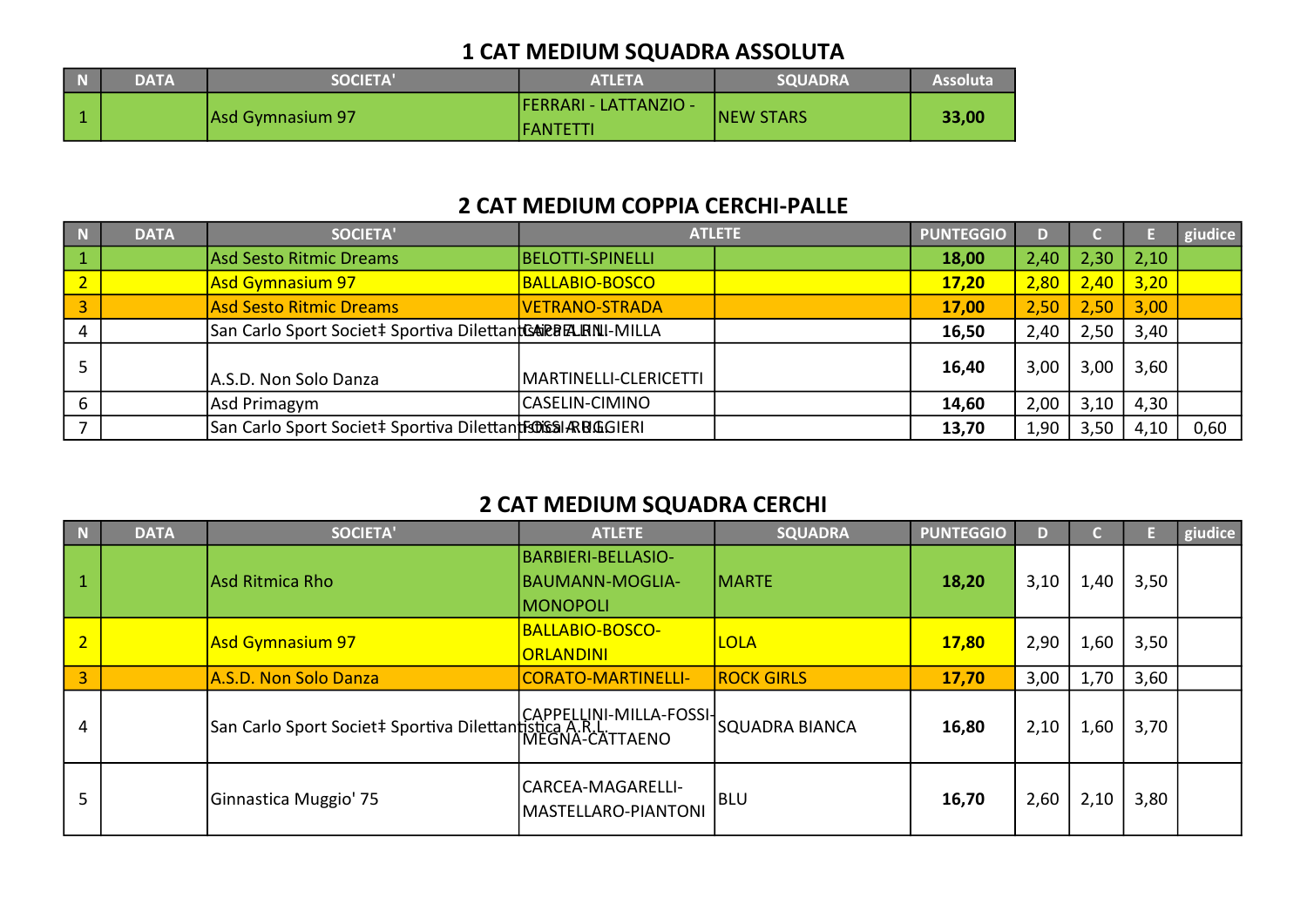|  |                         | <b>ALUSHI-ALUSHI-</b>    |                            |       |      |      |      |      |
|--|-------------------------|--------------------------|----------------------------|-------|------|------|------|------|
|  | Asd Sesto Ritmic Dreams | BOMBONATO-               | <b>INTREPIDE</b>           | 16,20 | 3,10 | 2,00 | 4,90 |      |
|  |                         | <b>PISCHETOLA-STRADA</b> |                            |       |      |      |      |      |
|  | A.S.D. Rhythmic'S Team  | BASSI-CALI-CATTANEO-     | <b>FENICOTTERI AZZURRI</b> | 13,80 | ,70  | 1,90 |      | 0,30 |
|  |                         | <b>FALCO-FERLENGHI</b>   |                            |       |      |      |      |      |

## 2 CAT MEDIUM SQUADRA CERCHI-PALLE

| N  | <b>DATA</b> | <b>SOCIETA'</b>          | <b>ATLETE</b>                                      | <b>SQUADRA</b>             | <b>PUNTEGGIO</b> | D    |       |      | giudice |
|----|-------------|--------------------------|----------------------------------------------------|----------------------------|------------------|------|-------|------|---------|
|    |             | Asd Ritmica Rho          | BARBIERI-BELLASIO-<br>BAUMANN-MOGLIA-<br> MONOPOLI | <b>MARTE</b>               | 18,70            | 3,60 | 2,30' | 2,60 |         |
| C. |             | lAsd Sesto Ritmic Dreams | <b>ALUSHI-ALUSHI-</b><br>BOMBONATO-                | <b>INTREPIDE</b>           | <b>17,90</b>     | 3,10 | 2,50  | 2,70 |         |
|    |             |                          | <u> PISCHETOLA-STRADA_</u>                         |                            |                  |      |       |      |         |
| 3  |             | Ginnastica Muggio' 75    | CARCEA-GIULIANA-<br><b>TEMPESTA-OUATTARA</b>       | ROSA                       | 15,90            | 2,70 | 3,00  | 3,80 |         |
| 4  |             | A.S.D. Rhythmic'S Team   | BASSI-CALI-CATTANEO-<br>FALCO-FERLENGHI            | <b>FENICOTTERI AZZURRI</b> | 15,40            | 2,80 | 3,10  | 4,00 | 0,30    |

## 2 CAT MEDIUM SQUADRA ASSOLUTA

| $\blacksquare$ | <b>DATA</b> | <b>SOCIETA'</b>                | <b>ATLETE</b>                | <b>SQUADRA</b>             | <b>PUNTEGGIO</b> |
|----------------|-------------|--------------------------------|------------------------------|----------------------------|------------------|
|                |             |                                | BARBIERI-BELLASIO-           |                            |                  |
|                |             | lAsd Ritmica Rho               | BAUMANN-MOGLIA-              | <b>IMARTE</b>              | 36,90            |
|                |             |                                | <b>IMONOPOLI</b>             |                            |                  |
|                |             |                                | <mark> ALUSHI-ALUSHI-</mark> |                            |                  |
|                |             | <b>Asd Sesto Ritmic Dreams</b> | <u> IBOMBONATO-</u>          | <b>INTREPIDE</b>           | 34,10            |
|                |             |                                | <u> PISCHETOLA-STRADA</u>    |                            |                  |
|                |             |                                | BASSI-CALI-CATTANEO-         | <b>FENICOTTERI AZZURRI</b> | 29,20            |
|                |             | A.S.D. Rhythmic'S Team         | <b>FALCO-FERLENGHI</b>       |                            |                  |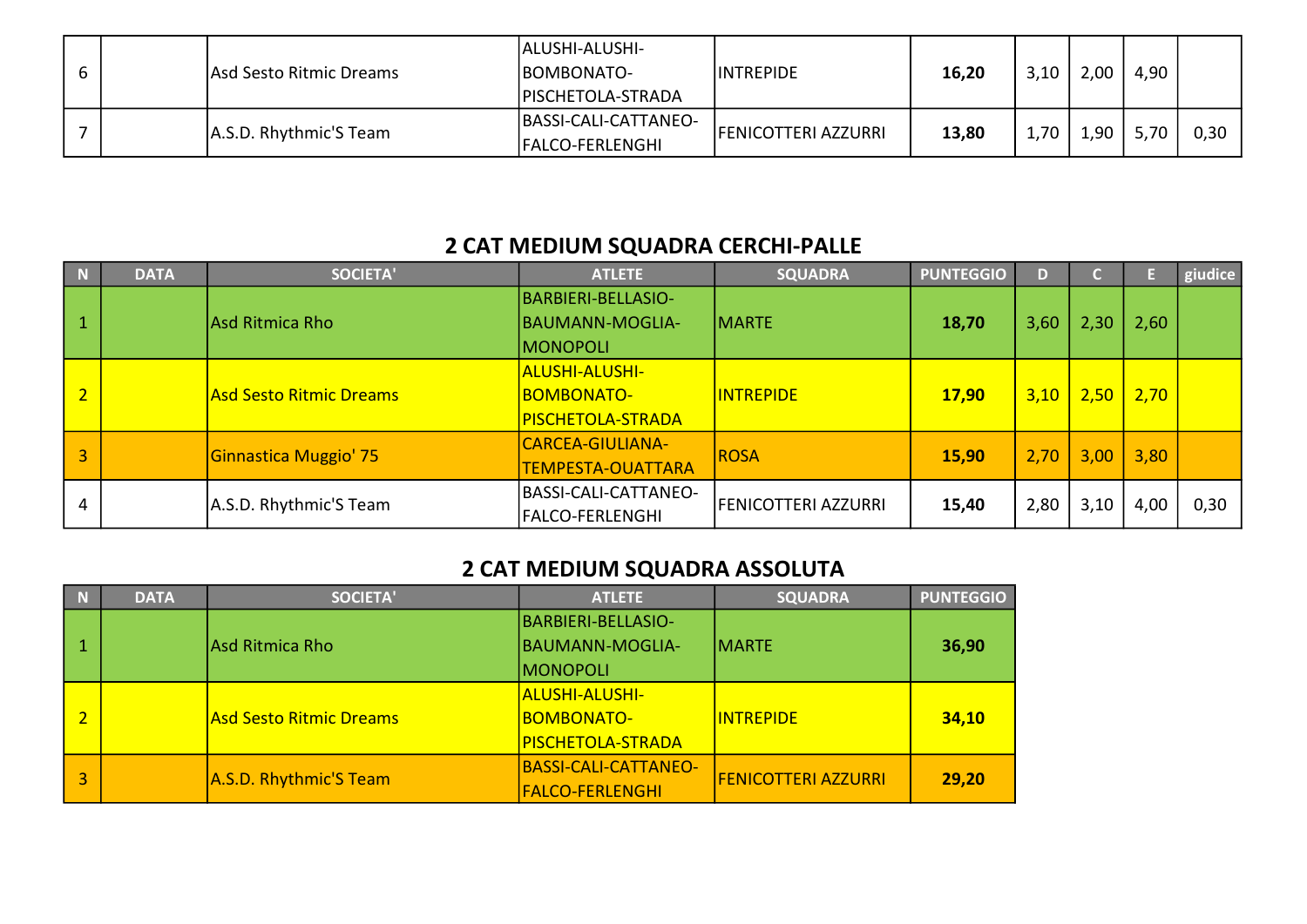## 3 CATEGORIA MEDIUM COPPIA PALLA/NASTRO

|                  | <b>DATA</b> | <b>SOCIETA'</b>                                            | <b>ATLETE</b>             | <b>PUNTEGGIO</b> |      |      |               | giudice |
|------------------|-------------|------------------------------------------------------------|---------------------------|------------------|------|------|---------------|---------|
|                  |             | IAsd Sesto Ritmic Dreams                                   | MOLINA-PIRODDI            | 17,30            | 3,10 | 2,80 | 3,00          |         |
| $\sim$<br>$\sim$ |             | A.S.D. Rhythmic'S Team                                     | <u> PASSONI-PORTELLI_</u> | 16,90            | 2,50 | 2,00 | $\sqrt{3,60}$ |         |
|                  |             | San Carlo Sport Societ‡ Sportiva DilettantBUGGGÆRILTIBALDI |                           | 15,60            | 2,10 |      | 4,20          |         |

## 3 CAT MEDIUM SQUADRE NASTRO

| <b>DATA</b> | <b>SOCIETA'</b>        | <b>ATLETE</b>                             |                    | <b>PUNTEGGIO</b> |      |      |      | giudice |
|-------------|------------------------|-------------------------------------------|--------------------|------------------|------|------|------|---------|
|             | A.S.D. Rhythmic'S Team | ALFIERI-FERLENGHI-<br>GORLAGHETTI-MAUCERI | <b>BLU CELESTE</b> | 14,90            | 3,10 | 3,40 | 4,80 |         |

#### 3 CAT MEDIUM SQUADRE CERCHI-NASTRI

|                          | <b>DATA</b> | <b>SOCIETA'</b>        | <b>ATLETE</b>                                              | <b>SQUADRA</b>     | <b>PUNTEGGIO</b> | n      |                  |             | giudice |
|--------------------------|-------------|------------------------|------------------------------------------------------------|--------------------|------------------|--------|------------------|-------------|---------|
|                          |             | Ginnastica Muggio' 75  | AROSIO-ZOPPELLARO-<br>GLINGANI-GLINGANI-<br><b>IBERTON</b> | <b>NERA</b>        | 17,20            | 3,40   | .60 <sub>1</sub> | 4,60        |         |
| $\overline{\phantom{a}}$ |             | A.S.D. Rhythmic'S Team | <u> ALFIERI-FERLENGHI-</u><br><b>GORLAGHETTI-MAUCERI</b>   | <b>BLU CELESTE</b> | <b>15,90</b>     | $3,30$ |                  | $1,70$ 5,70 |         |

#### 3 CAT MEDIUM SQUADRE ASSOLUTA

| $\blacksquare$ | <b>DATA</b> | <b>SOCIETA'</b>        | <b>ATLETE</b>                             |                    | <b>ASSOLUTA</b> |
|----------------|-------------|------------------------|-------------------------------------------|--------------------|-----------------|
|                |             | A.S.D. Rhythmic'S Team | ALFIERI-FERLENGHI-<br>GORLAGHETTI-MAUCERI | <b>BLU CELESTE</b> | 30,80           |

## 4 CAT MEDIUM SQUADRE UNICO

| DATA | <b>SOCIETA'</b>  | <b>ATLETE</b>                             | <b>SQUADRA</b>   | <b>PUNTEGGIO</b> |      |    |      | giudice |
|------|------------------|-------------------------------------------|------------------|------------------|------|----|------|---------|
|      | Asd Gymnasium 97 | LAVANO-LEONE-<br><b>MARTELLI-MATTIONI</b> | <b>HSURVIVOR</b> | 18,10            | 2,30 | ിറ | 2,30 |         |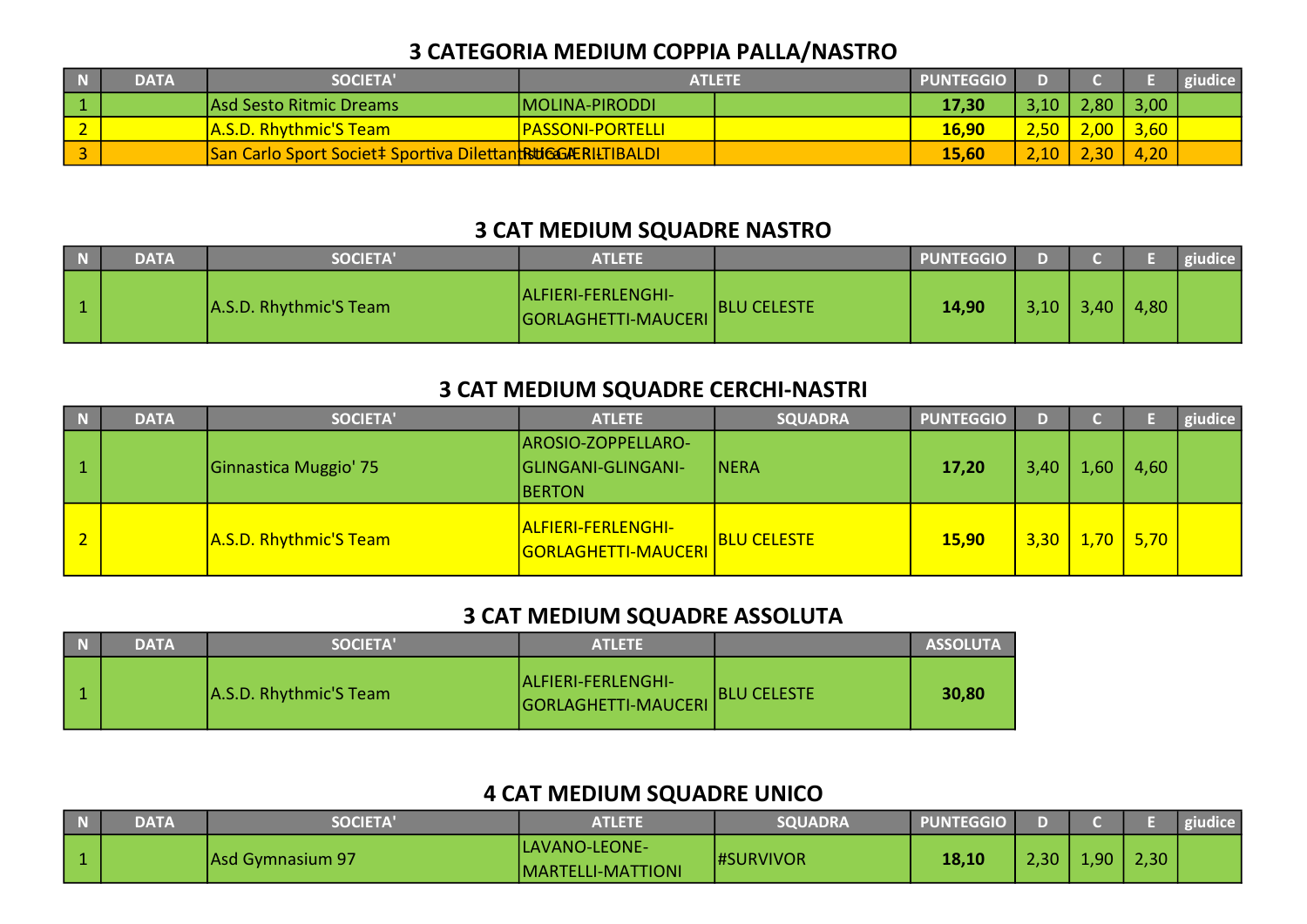## TURNO 9

## RAGAZZE MEDIUM PALLA

| N  | <b>DATA</b> | <b>SOCIETA'</b>                    |                   | <b>ATLETE</b>        | <b>PUNTEGGIO</b> | D    |      |      | giudice |
|----|-------------|------------------------------------|-------------------|----------------------|------------------|------|------|------|---------|
|    |             | Ginnastica Muggio' 75              | <b>PIANTONI</b>   | GIORGIA              | 18,70            | 1,40 | 1,30 | 1,40 |         |
|    |             | A.S.D. Non Solo Danza              | <b>SANTORO</b>    | <b>LIDIA MATILDE</b> | <b>18,60</b>     | 1,60 | 1,30 | 1,70 |         |
| 3  |             | <b>Asd Gymnasium 97</b>            | <b>BERTOLAMI</b>  | <b>LARA</b>          | 17,80            | 1,10 | 1,40 | 1,90 |         |
| 4  |             | Ginnastica Muggio' 75              | <b>DASCOLA</b>    | <b>GRETA</b>         | 17,70            | 0,90 | 1,40 | 1,80 |         |
| 5  |             | Ginnastica Muggio' 75              | <b>PARROTTA</b>   | FRANCESCA            | 17,60            | 0,50 | 1,60 | 1,30 |         |
| 6  |             | A.S.D. Rhythmic'S Team             | <b>CATTANEO</b>   | <b>MARGHERITA</b>    | 17,50            | 1,50 | 1,70 | 2,30 |         |
| 7  |             | 26/06/2009 A.S.D. Rhythmic'S Team  | <b>BASSI</b>      | <b>ARIANNA</b>       | 17,40            | 0,90 | 1,40 | 2,10 |         |
| 8  |             | 11/04/2009 Asd Sesto Ritmic Dreams | <b>SPINELLI</b>   | <b>SVEVA</b>         | 17,40            | 0,90 | 1,50 | 2,00 |         |
| 9  |             | 29/08/2008 Ginnastica Muggio 75    | <b>ZOPPELLARO</b> | <b>CHIARA</b>        | 17,40            | 1,20 | 1,50 | 2,30 |         |
| 10 |             | 23/06/2009 Asd Sesto Ritmic Dreams | <b>VETRANO</b>    | MARTINA              | 16,70            | 0,80 | 1,50 | 2,60 |         |
| 11 |             | 11/07/2008 Asd Sesto Ritmic Dreams | ALUSHI            | <b>TEISI</b>         | 16,70            | 1,30 | 2,00 | 2,60 |         |
| 12 |             | 15/04/2009 A.S.D. U.S. Villazzano  | NARDELLI          | <b>KATRIN</b>        | 16,30            | 0,30 | 2,00 | 2,00 |         |
| 13 |             | 16/11/2008 Asd Sesto Ritmic Dreams | <b>BELOTTI</b>    | <b>ANITA</b>         | 16,30            | 0,80 | 1,50 | 3,00 |         |
| 14 |             | 01/07/2008 A.S.D. Rhythmic'S Team  | CALI`             | MATILDE              | 16,30            | 0,50 | 1,80 | 2,40 |         |
| 15 |             | Ginnastica Muggio' 75              | <b>BOSOTTI</b>    | VALERIA              | 16,00            | 0,80 | 2,90 | 1,90 |         |
| 16 |             | A.S.D. Rhythmic'S Team             | BIANCHI           | BEATRICE             | 15,00            | 0,70 | 2,50 | 2,60 | 0,60    |

#### RAGAZZE MEDIUM CLAVETTE

| -N | <b>DATA</b> | <b>SOCIETA'</b>                                       |                   | <b>ATLETE</b>  | <b>PUNTEGGIO</b> | D)   |      |      | giudice |
|----|-------------|-------------------------------------------------------|-------------------|----------------|------------------|------|------|------|---------|
|    |             | Ginnastica Muggio' 75                                 | <b>PIANTONI</b>   | <b>GIORGIA</b> | 18,20            | 1,70 | 1,90 | 1,60 |         |
|    |             | <b>Asd Sesto Ritmic Dreams</b>                        | <b>BELOTTI</b>    | <b>ANITA</b>   | <b>17,90</b>     | 1,10 | 1,80 | 1,40 |         |
|    |             | A.S.D. Rhythmic'S Team                                | <b>SIMONE</b>     | <b>DAFNE</b>   | 17,50            | 0,90 | 2,00 | 1,40 |         |
|    |             | Ginnastica Muggio' 75                                 | <b>DASCOLA</b>    | <b>GRETA</b>   | 17,20            | 0,90 | 2,20 | 1,50 |         |
|    |             | Ginnastica Muggio' 75                                 | <b>MASTELLARO</b> | <b>CHIARA</b>  | 17,00            | 1,40 | 1,50 | 2,90 |         |
| 6  |             | San Carlo Sport Societ‡ Sportiva DilettantGATETAANEQ. |                   | <b>ILARIA</b>  | 16,20            | 0,80 | 2,70 | 1,90 |         |
|    |             | 20/08/2009 A.S.D. Non Solo Danza                      | MARELLI           | <b>ANNA</b>    | 16,10            | 0,70 | 2,10 | 2,50 |         |
| 8  |             | 29/09/2008 Ginnastica Muggio 75                       | <b>CARCEA</b>     | GIORGIA        | 16,10            | 1,40 | 2,50 | 2,80 |         |
| 9  |             | Ginnastica Muggio' 75                                 | <b>MAGARELLI</b>  | <b>MARIKA</b>  | 15,90            | 1,00 | 2,10 | 3,00 |         |
| 10 |             | Asd Sesto Ritmic Dreams                               | <b>VETRANO</b>    | MARTINA        | 15,70            | 0,70 | 2,00 | 3,00 |         |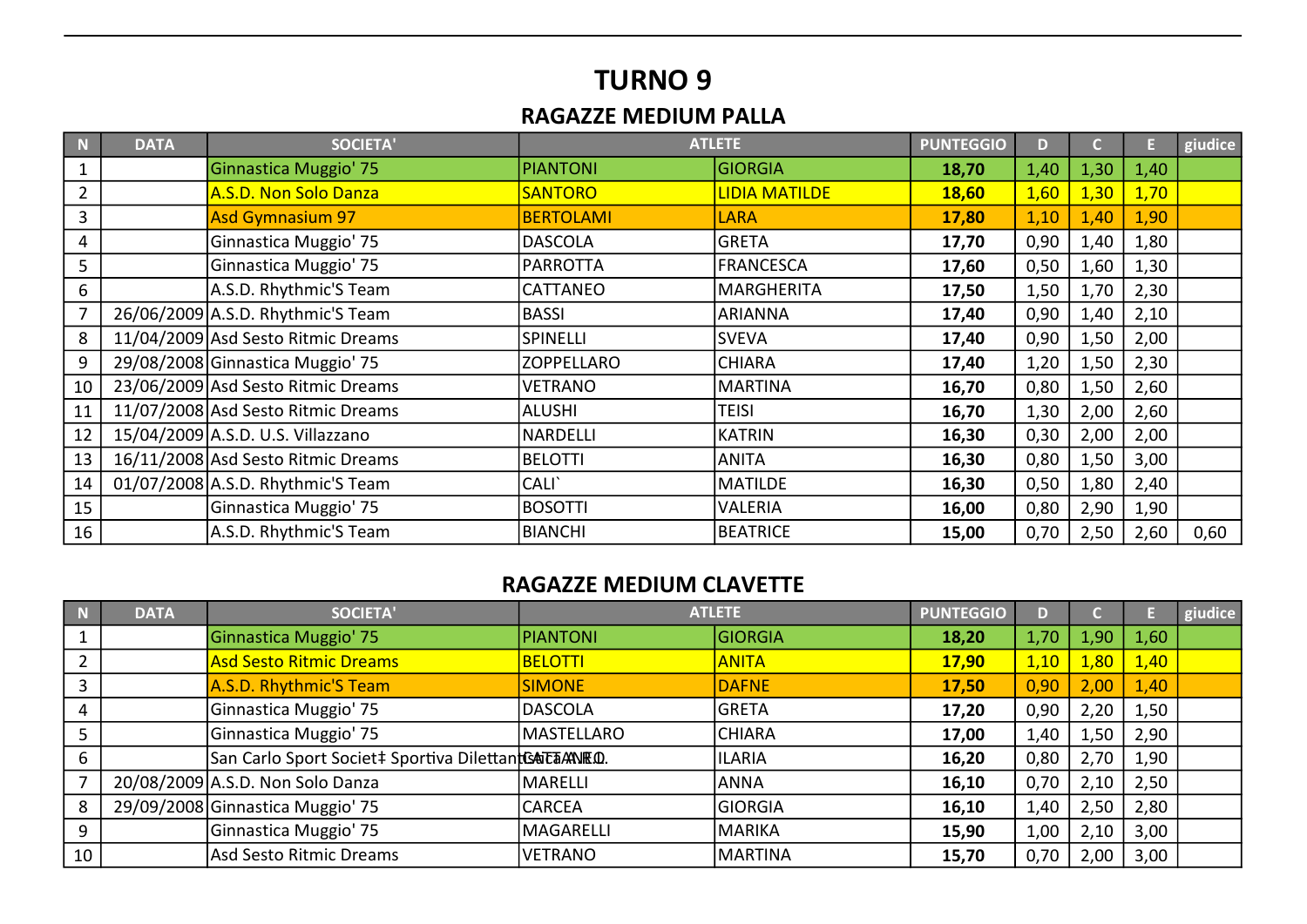| <b>++</b>    | societ <sup>+</sup><br>Carlo<br>snort.<br>Isan<br>Sportiva | a Dilettant <b>RtiGGÆRIL</b> . | <b>MATILDE</b> | 15,50                     | 1,00            | $\sim$<br>∠.bU ∴ | ിറ<br>ں رے |  |
|--------------|------------------------------------------------------------|--------------------------------|----------------|---------------------------|-----------------|------------------|------------|--|
| $\sim$<br>ᅩᄼ | Villazzano<br>. ب ب<br>ັບ.ບ.                               | <b>INARDELL</b>                | KATRIN         | - -<br>$\sqrt{2}$<br>---- | ר ∼<br>U.7<br>. | .90              | 2,70       |  |

#### RAGAZZE MEDIUM ASSOLUTA

| <b>N</b> | <b>DATA</b> | <b>SOCIETA'</b>                |                 | <b>ATLETE</b>  | <b>PUNTEGGIO</b> |
|----------|-------------|--------------------------------|-----------------|----------------|------------------|
|          |             | Ginnastica Muggio' 75          | PIANTONI        | <b>GIORGIA</b> | 36,90            |
|          |             | <b>Ginnastica Muggio' 75</b>   | <b>DASCOLA</b>  | IGRETA         | 34,90            |
|          |             | <b>Asd Sesto Ritmic Dreams</b> | <b>IBELOTTI</b> | IANITA         | 34,20            |
|          |             | Asd Sesto Ritmic Dreams        | IVETRANO        | <b>MARTINA</b> | 32,40            |
|          |             | A.S.D. U.S. Villazzano         | INARDELLI       | <b>IKATRIN</b> | 31,40            |

#### JUNIOR MEDIUM CLAVETTE

|   | <b>DATA</b> | <b>SOCIETA'</b>                                        | <b>ATLETE</b>       |                           | <b>PUNTEGGIO</b> | D).  |            |      | giudice |
|---|-------------|--------------------------------------------------------|---------------------|---------------------------|------------------|------|------------|------|---------|
|   |             | Asd Gymnasium 97                                       | D'ITALIA            | <b>ANGELA</b>             | 18,80            | 1,40 | .00.       | 1,60 |         |
|   |             | <b>Asd Gymnasium 97</b>                                | <b>MANGIALAVORI</b> | <b>IMELISSA</b>           | <b>17,90</b>     | 1,40 | $1,00^{-}$ | 2,50 |         |
|   |             | <b>Asd Sesto Ritmic Dreams</b>                         | RITT                | <b>AMANDA MARIAGRAZIA</b> | 17,10            | 1,60 | 1,50       | 3,00 |         |
|   |             | Asd Sesto Ritmic Dreams                                | <b>TORRI</b>        | <b>CAROLINA</b>           | 16,80            | 1,10 | .40        | 2,90 |         |
|   |             | San Carlo Sport Societ‡ Sportiva DilettantisBed DIR.L. |                     | ANGELICA                  | 16,60            | 1,10 | 2,30'      | 2,20 |         |
| ь |             | Asd Sesto Ritmic Dreams                                | IVONELLA            | <b>TEBE</b>               | 15,00            | 1,20 | .40        |      | 0,30    |

#### JUNIOR MEDIUM NASTRO

| <b>DATA</b> | <b>SOCIETA'</b>                    | <b>ATLETE</b>      |                    | <b>PUNTEGGIO</b> | D    |       |      | giudice |
|-------------|------------------------------------|--------------------|--------------------|------------------|------|-------|------|---------|
|             | Asd Sesto Ritmic Dreams            | <b>IVONELLA</b>    | <b>TEBE</b>        | 17,50            | 1,10 | 2.107 | 1,50 |         |
|             | 10/08/2005 A.S.D. Rhythmic'S Team  | <b>GORLAGHETTI</b> | <b>MARTINA</b>     | 17,30            | 1,20 | 2,20  | 1,70 |         |
|             | 12/10/2005 Asd Sesto Ritmic Dreams | <b>TORRI</b>       | <b>CAROLINA</b>    | 17,30            | 1,70 | 2,00  | 2,40 |         |
|             | Asd Sesto Ritmic Dreams            | <b>RITT</b>        | AMANDA MARIAGRAZIA | 17,00            | 1,30 | 2,10  | 2,20 |         |
|             | Ginnastica Muggio' 75              | <b>AROSIO</b>      | BENEDETTA          | 16,00            | 0,90 | 2,40  | 2,50 |         |
|             | A.S.D. Rhythmic'S Team             | <b>PORTELLI</b>    | <b>GIADA</b>       | 15,80            | 1,10 | , 30  | 2,00 |         |
|             | A.S.D. Rhythmic'S Team             | PASSONI            | MARTINA            | 15,40            | 0,80 | 2,80  | 2,60 |         |